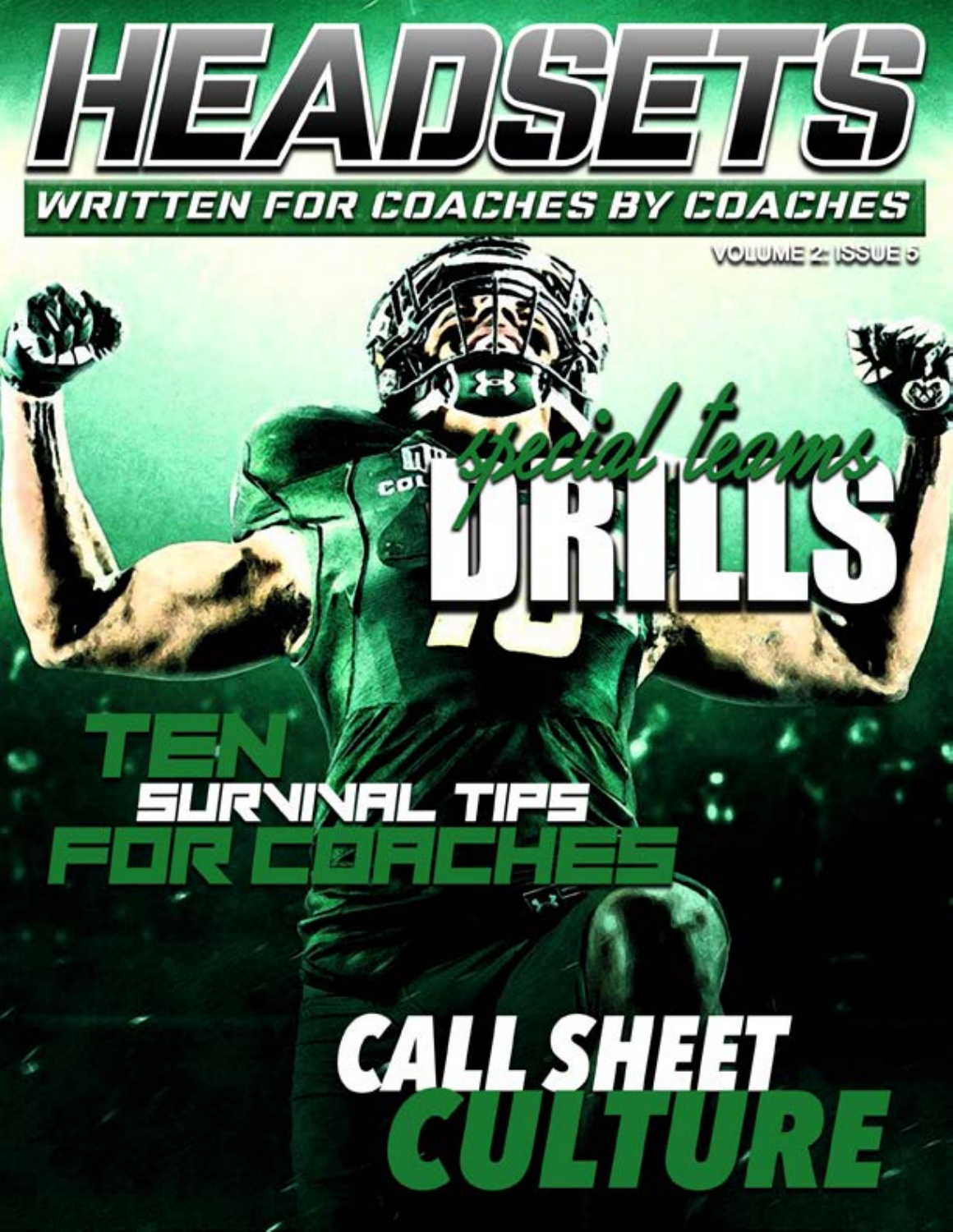# CONTENTS TABLE<br>OF

[BUCK SWEEP & BELLY 2](#page-2-0)

[TEN SURVIVAL TIPS FOR COACHES 4](#page-3-0)

Coaches helping coaches is an awesome thing to experience, and to be able to provide a material that gives

a platform for coaches to educate others is the entire goal of Headsets Magazine. This is volume #2 of this magazine, and it will include six issues. Our goal is to cover all things football. As you read the articles, we have included links to each author. Be sure to connect with them and thank them for their time as they are doing this for free.

If you'd like to help contribute, please email FBCoachsimpson@gmail.com and I will get you set up. Coaches helping coaches is, and should always be, the goal in our profession.

Powerful buttons to resize, rearrange and reformat to fit the boxes **OUICKLY** 

Thanks,

Kenny Simpson Author/Coaching Consultant HC - Southside, AR [@fbcoachsimpson](https://twitter.com/fbcoachsimpson) [FBCoachSimpson.com](http://fbcoachsimpson.com)

| <b>CALL SHEET CULTURE</b> |  |
|---------------------------|--|
|                           |  |

[HOW TO BE A STUDENT OF THE GAME: PT. 1](#page-10-0) 18

[DRILLS FOR SUCCESS 20](#page-11-0)

#### [THREE MUST HAVE PASS CONCEPTS](#page-13-0)  [IN YOUR OFFENSE 25](#page-13-0)

[CREATING CONFLICTS FOR THE DEFENSE](#page-14-0) 26

[ADVANCED BLOCK DESTRUCTION DRILLS](#page-15-0) 28

*\*CLICK ON ANY TITLE TO GO STRAIGHT TO ARTICLE\**



TRY US FREE FOR

巨

30 days LET US BE YOUR

A POWERFUL PLUGIN FOR MICROSOFT VISIO & POWERPOINT

**@Www.proquickdraw.com @@PQDSystem** 

Customize templates with team fonts, colors, sizes and logos

Hundreds of templates, stencils, folder systems and sample drawings

> Store a library of plays in the menu for easy access

# IF YOU'RE USING **POWERPOINT**, YOU NEED **PRO QUICK DRAW "**

 $\sqrt{}$  PLAYBOOKS  $\sqrt{}$  SCOUT CARDS  $\sqrt{}$  PRESENTATIONS



**"**



# **[WORKHORSE](https://www.proquickdraw.com/)**



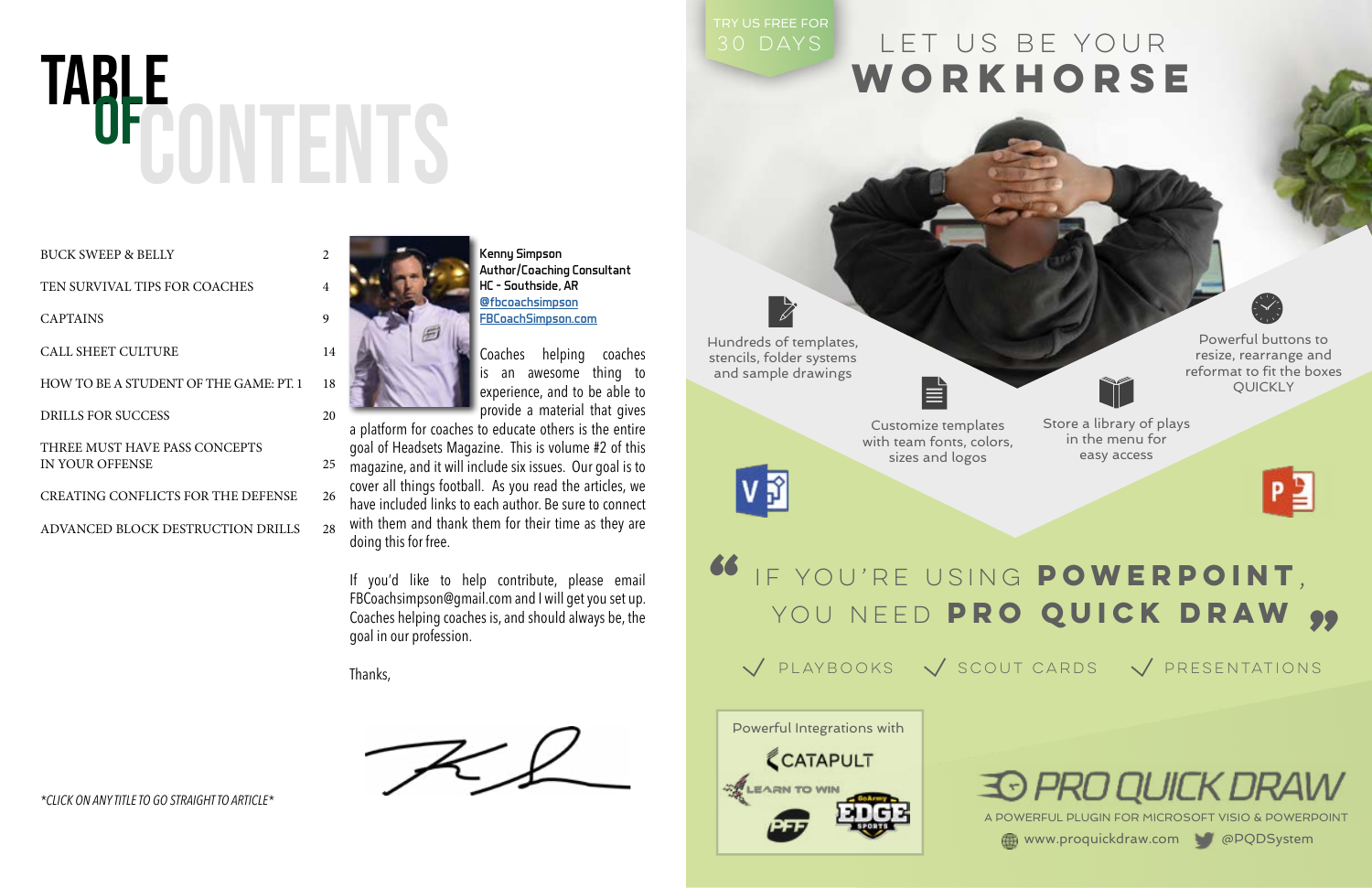Rich Hargitt Author [@coachhargitt](https://twitter.com/coachhargitt?lang=en) [surfacetoairsystem.com](https://surfacetoairsystem.com/)

# <span id="page-2-0"></span>QB RUN GAME BUCK SWEEP & BELLY



#### **01P Buck Sweep**

A simple way to attack Defenses is to utilize the Buck Sweep play. The Tight End and play side Tackle both are required

to block down while the play side Guard pulls and kicks out. The Center blocks back and the backside Guard pulls and wraps for the Linebacker. The final player is the backside Tackle as he cuts off the backside C Gap.

This style of blocking is very simple and will feature the Quarterback as the runner. This complicates the surface for the Defense by placing the Running Back on the Sweep side of the play and then putting the force player in conflict.



In this instance, the Quarterback has a pre-snap throw to the backside of the formation and a postsnap read to the call side of the formation. This structure forces the Defense out of a Two High Safety Defense and into a predictable structure. The one countermeasure the Defense might execute would be to set an Under Front to the Tight End side. The Offense can counter the countermeasure

by pulling the play side Tackle and Center instead of both Guards to create better angles for the Offensive Line.



In this instance, we can set the Trips to the field and empty the Running Back to the boundary to block the Corner to that side. This style of play allows us to "load" the boundary side run, potentially outnumber the Defense to the field side of the formation and throw any number of easy RPOs to that side. The beauty of these Sweep plays is there are many to dress up the formation. We could align with a Wing, employ Motion, or tag any number of RPOs to make the structure of the Offense harder for the Defense to relate to.

#### **01P Belly**

The Belly and Down play have long been a staple of off-tackle style football. These plays are also great ways to attack in the modern power spread run game world. We like to keep the Tight End attached and empty the Running Back to the same side as the Tight End as he and the playside Tackle both block down onto the first defender to their inside gap.



BACK TO TABLE OF CONTENTS 3 *BACK TO TABLE OF CONTENTS BACK TO TABLE OF CONTENTS*



This type of play is effective in that it allows the Quarterback to throw pre-snap away from the call or post-snap towards the call. The fact that he has the ball in his hand forces the defense to freeze and hold their assignments and be late for their run-fit responsibilities.

The rest of the Offensive Line will execute Inside In the diagram above, we have the Tight End Zone and push their gaps toward the call side of working with the Offensive Linemen, but he could the formation. We require the Quarterback to take a lateral step and then Belly step towards the line RPO. of scrimmage. This allows him to read the playside pair of Receivers and determine if the flat defender to that side will come off his coverage assignment as a part of a true Tight End/Wing or Power Pair and play the run or stay true to his coverage alignment. responsibility. also be released and allowed to work as part of the We also like the idea of running the Belly play

We only employ this answer when we have a Shade technique to the open side of the formation. We feel the angle of the Tackle down to the Linebacker, the Guard down on the Shade, and the Center kick out on the End are advantageous for our Offense. We will again run the rest of the Offensive Linemen on an Inside Zone track back to the call to cut off pursuit by the Defense.

The Belly play is also a great play to the open side of the formation as well, but requires a slight change for it to remain effective. One of the ways we, in The Surface To Air System, have modified the play to the open side is to pull the Center. This structure allows us to place a 3x1 set, most likely to the field, and the Tight End and Wing back into the boundary. We now have an 'extra hat' to block Down and seal the Linebacker so the Quarterback has an easy path to the perimeter.



This blocking scheme forces the Cornerback to become the force player and thereby forces the Defense to usually play Cover 0 to the field. The Free Safety must either play off and give us a free access Hitch or close the distance on the inside receiver and make himself vulnerable to a vertical throw. We have also achieved the widely accepted offensive advantage of putting our Quarterback on their Cornerback. We are making their cover players tackle and that is an advantageous position for the Offense to be in.

- 
- 
-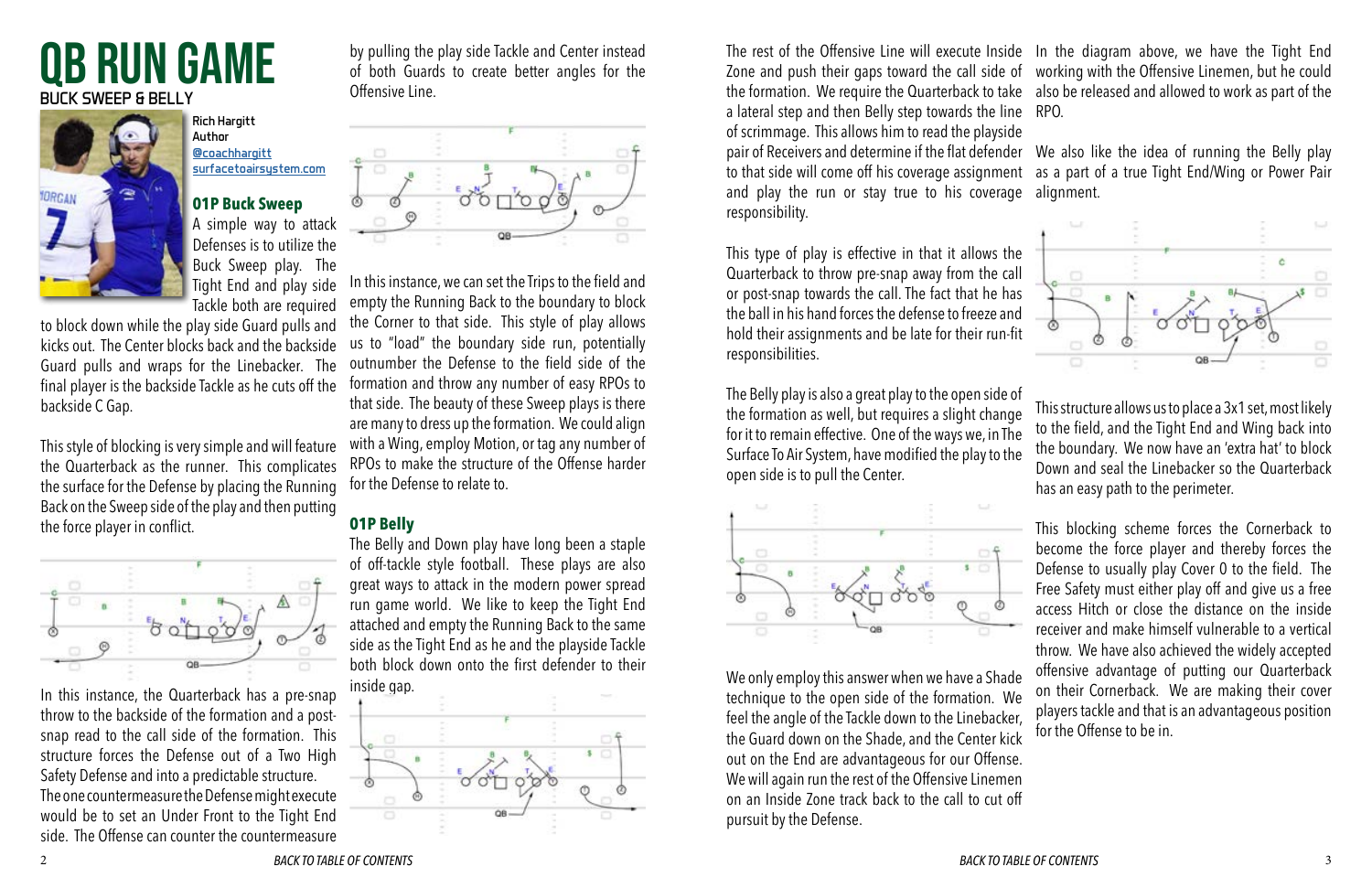Tony Holler Speaker/Author/Founder of Feed the Cats and Track and Football Consortium [Courses](https://trackfootballconsortium.com/holler/) [Football Content](https://coachtube.com/bundles/football-bundle?track=efbc3e6c8b1f41cb60ddd50a5ea84f1b) [@pntrack](https://twitter.com/pntrack)

# <span id="page-3-0"></span>FEED THE CATS TEN SURVIVAL TIPS FOR COACHES



house and witnessed the toll that coaching

father coached for 47 years and won 644 games as I live four minutes from Plainfield North High a high school and college basketball coach. By the School. For 38 of my 41 years in the game, I time I was 15, my dad had coached at five schools have lived within a mile of my workplace. To my and we had moved four times. By then, we were knowledge, I was the only teacher at Plainfield treading water financially. Our family car was a North who went home for lunch. Rain, sleet, or broken-down station wagon with a defective gas snow, I ate lunch at home. Stale air and fluorescent gauge and a dented driver's side door that wouldn't lighting can distort your senses. In addition, eating open. Needless to say, I didn't drive to my prom.

My mom was the glue that held it all together. Somehow, mom found ways to provide food, resources.

I wanted the life that my father had. I was certain at age 19, and that same certainty has never left me. I wanted to wake up every day excited… excited about the players on my team, the next game, and week, something is going to break. the next season. I wanted the emotional connection that coaches have with their athletes. I wanted the *#2 CHOOSE WISELY* winning and losing, and everything that went with it.

I grew up in a coach's my ten tips are unique to my life, some of them are I write this with a proud but humble heart. This article is not an attempt to impress anyone. As I complete my 41st year of coaching, I believe I have something of value to share with others. My survival guide may not be your survival guide. Even though universal. I hope young coaches may benefit.

#### takes on a family. My *#1 GO HOME FOR LUNCH*

clothing, and shelter for six people with limited a quick drive to work and a quick drive home. I lunch with unappreciated, underpaid, curriculumdriven teachers is no way to keep your spirits high. But here's the more important issue. If you live close enough to go home for lunch, you also have work with teachers who endure a two-hour roundtrip commute. I guarantee you one thing: those teachers aren't going to coach long. It's no secret, coaching can seem like a full time job in addition to teaching. If you add 6-12 hours of driving to a work

resign "to spend more time with their family." If a coach is going to survive the long haul, he must take care of his family first. Nothing ends a coaching career faster than problems at home.

> For the career coach, summer must become summer vacation. Creating a backyard playground makes sense. Today, youth baseball is the tail that wags the dog for many American families. An *Indue their choices and I have made mine*.<br>(*continued on next page*)

BACK TO TABLE OF CONTENTS 5 Most coaching careers end badly. Many are a mother (common in the 1950's). My dad chose train wrecks. Marriages suffer. Families become wisely. Not only did he marry an attractive high dysfunctional. Every year, hundreds of coaches school valedictorian from a solid family, but he In my introduction, I mentioned my mom. She was a mother of four by the age of 30 and gave up a promising career in order to become a wife and *BACK TO TABLE OF CONTENTS BACK TO TABLE OF CONTENTS*

#### *#3 BUY A BACKYARD POOL*

also married a girl who understood sports. Three of my mom's brothers played college football; two of them became career football coaches. Venus & Mars marriages may not work so well for coaches. I married Jill in 1983. We were both teachers. Before we got together, I knew Jill attended every home basketball game at Harrisburg High School. I was the head basketball coach. I also learned Jill was a huge football fan. To this day, my wife enjoys sports as much as I do. alarming number of kids age 6 to 18 are paraded all over the country to play in tournaments and gain national exposure. Parents invest thousands into a sport that was once relatively free. When families follow their prodigies from game to game, the fabric of family life changes. Forget about that backyard pool. When I think of a coach giving up summer vacation in order to follow their kids' baseball teams from Tucson to Tucumcari, I just shake my head.

As a coach, I worked long weeks from August until May. In my first eight years of teaching, I coached football, basketball, and track. Over the past 41 years, I've coached 78 teams. And, as every coach knows, coaching doesn't end when the season is over.

In 1993, I won a small settlement for a wrongful dismissal as head basketball coach. We invested around \$3,000 into a backyard pool for our family of six. For the next 11 summers, our pool was the center of family life. A picture of the Holler backyard pool, circa 2001. Resort living for a small price. *#4 RETHINK OBLIGATIONS* I was blown away by the book, Essentialism: The Disciplined Pursuit of Less, by Greg McKeown. I believe it to be the best coaching book ever written, even though it was not written for coaches.



I've learned to say no. I have declined hundreds, if not thousands, of graduations, graduation parties, baptisms, first communions, confirmations, funerals, weddings, school plays, family gettogethers, coach's parties, and just about everything else you can imagine. The only sport I watch on TV is football.

Remember, these survival tips are mine. You may disagree. Throughout my coaching career, I've made decisions to simplify my life by going big on the things that mattered most to me. I've deemphasized or eliminated many things that others hold dear.

Please understand I am not criticizing those who live lives of duty and obligation. I respect those who show up for their niece's middle school graduation. I respect people who attend the funerals of distant relatives and friends of friends. Those people have made their choices and I have made mine.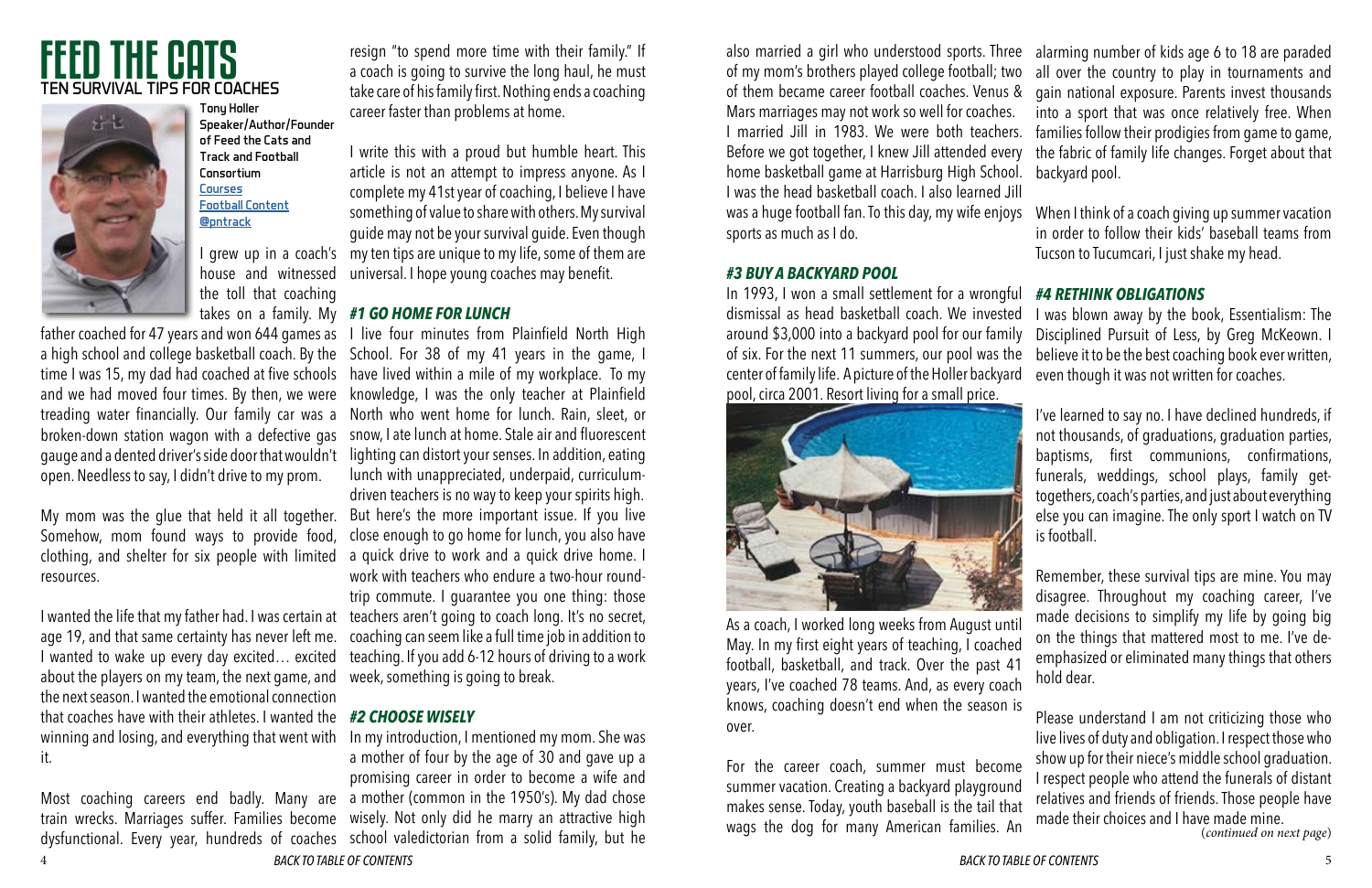#### *#5 READING, RUNNING, AND WRITING*

Books are always available. They never demand my attention, and they don't make appointments. I've read around 1,000 books in the past 50 years. To me, reading allows me to travel without leaving my Not my dad. home. I can't imagine my life without reading. When money was tight, I got my books from the As a first-year teacher in 1981, I was assigned public library. Reading quiets my mind and feeds five classes of low-level science in a 100-yearmy spirit. Because of reading, I'm never bored. Never being bored is highly underrated.

Running and reading have become the common thread of my life. Both are relatively free. Both can be done without going somewhere in a car. Both make me feel healthy. When I'm feeling stressed or out of control, I always find that two things are Teachers and coaches measure success on a missing in my life: reading and running. If you can't run, walk. We often must resort to the "next best thing".

I did not write my first article until I had coached for 30 years. Writing does not quiet my mind like running and reading, but there's a special relationship between all three.

How is my writing related to running and reading? When I run, my mind gets creative. Almost all of my ideas come to me when I'm running. No one taught me to write. Reading provides my only training as a writer. The knowledge that a sentence either sounds right or sounds awkward is a product of being a reader.

Writing forces you to organize your thoughts. *#7 TAKE YOUR KIDS TO WORK* Writing helps you to refine your coaching philosophy and articulate your beliefs.

#### *#6 ALL YOU NEED IS ENOUGH*

brought his paychecks home and handed them to my mom. Some people's minds never stray from the profit margin. The struggle for the legal tender is the alpha and omega of many American men.

old building with no air conditioning and plaster falling off the walls. I coached football, basketball, and track. My paycheck was \$499, twice a month. Renting a trailer cost me \$160 and my school loan payment was more than my rent. My teaching salary didn't exceed \$50K until I was 50. If I measured success based on my paycheck, I am a career failure. different scale. Our success cannot be quantified (though poorly informed people think otherwise). I grew up in a family who had enough to live on. My kids grew up with enough.

There's nothing divine about living paycheck to paycheck. Small setbacks cause high anxiety. One of my life's regrets is not being able to pay for my kids' college education. All four of my kids borrowed around \$100K to attend college.

In my Hall of Fame speech, I told the audience, "When Jill and I got married, we were about \$20,000 in debt and we rented a house. Here I am 30-some years later, and we are \$20,000 in debt and we rent a house."

BACK TO TABLE OF CONTENTS TO THE RESERVE TO TABLE OF CONTENTS TO THE RESERVE TO TABLE OF CONTENTS TO TABLE OF CONTENTS TO TABLE OF CONTENTS TO TABLE OF CONTENTS TO THE RESERVE OF CONTENTS TO THE RESERVE OF CONTENTS TO A RE My father never carried a wallet; never slipped me the hallway from Adrienne, Alec, Troy, and Quinn. a 5-dollar bill. His pockets were always empty. Dad The perfect job for a mother puts her in the same There was no separation anxiety when our kids went to kindergarten because they went to school with their mother. Whether Jill was teaching 2nd, 3rd, or 4th grade, her classroom was right down *BACK TO TABLE OF CONTENTS BACK TO TABLE OF CONTENTS*

building as her kids.

football team and started for his varsity basketball team. Dad was my World History teacher at Princeton High School in 1973. Having keys to the gym is one of the few perks of coaching. On most Sundays, I would take my kids to the gym. It seemed like they could play there forever. I don't think there was ever a track meet where a couple of my kids didn't ride the bus. They witnessed every locker room and every sideline. Not many jobs are as kid-friendly as coaching. To this day, I share coaching with two of my boys. Alec coaches football and track at Edwardsville H.S., Quinn coaches football and track at Tinley Park #8 YOUR WIFE DOESN'T HAVE TO BE A SUPER-FAN support them by attending their athletic events. This is unhealthy. Attendance at events should never be required. After a week of teaching 2nd grade (aka, "The Death

All four of my kids attended my high school. I had the privilege of teaching Chemistry-I, Chemistrymeet would have done her in. By the very nature of a coach's job, the wife of a their work home. During the season, I am a coach from the time I wake in the morning until the time

By the way, I quarterbacked my father's sophomore Andrew H.S. I've known many coaches who expect their wife to 10 Survival Tips for **Coaches** 1. Go home for lunch 2. Choose wisely 3. Buy a backyard pool 4. Rethink obligations 5. Reading, Running, Writing 6. All you need is enough 7. Take your kids to work 8. Your wife doesn't have to be a superfan 9. Raise free range kids 10. Feed the cats (*continued on next page*)

II, and Anatomy Physiology to Adrienne and Alec at Harrisburg High School. In Plainfield, I taught Honors Chemistry to Troy and Quinn. I never coached my daughter, but I coached Alec's I go to sleep at night, and then I dream about it. freshmen and sophomore football teams. I was varsity offensive coordinator when Troy started as a wide receiver during his junior and senior years. Quinn was my quarterback in sophomore football. Alec, Troy, and Quinn ran track, and all three were hurdlers. coach will be involved; very involved. Coaches take Your wife may want to be your assistant, or the team mom, or super-fan. She may want to sit in the stands and bask in your popularity and hear all the lovely things parents say about you. No problem. Just make sure the involvement is her choice and not yours.

March"), Jill would often require an extensive period of rest and recovery. Heading out to a Friday night football game or an all-day Saturday track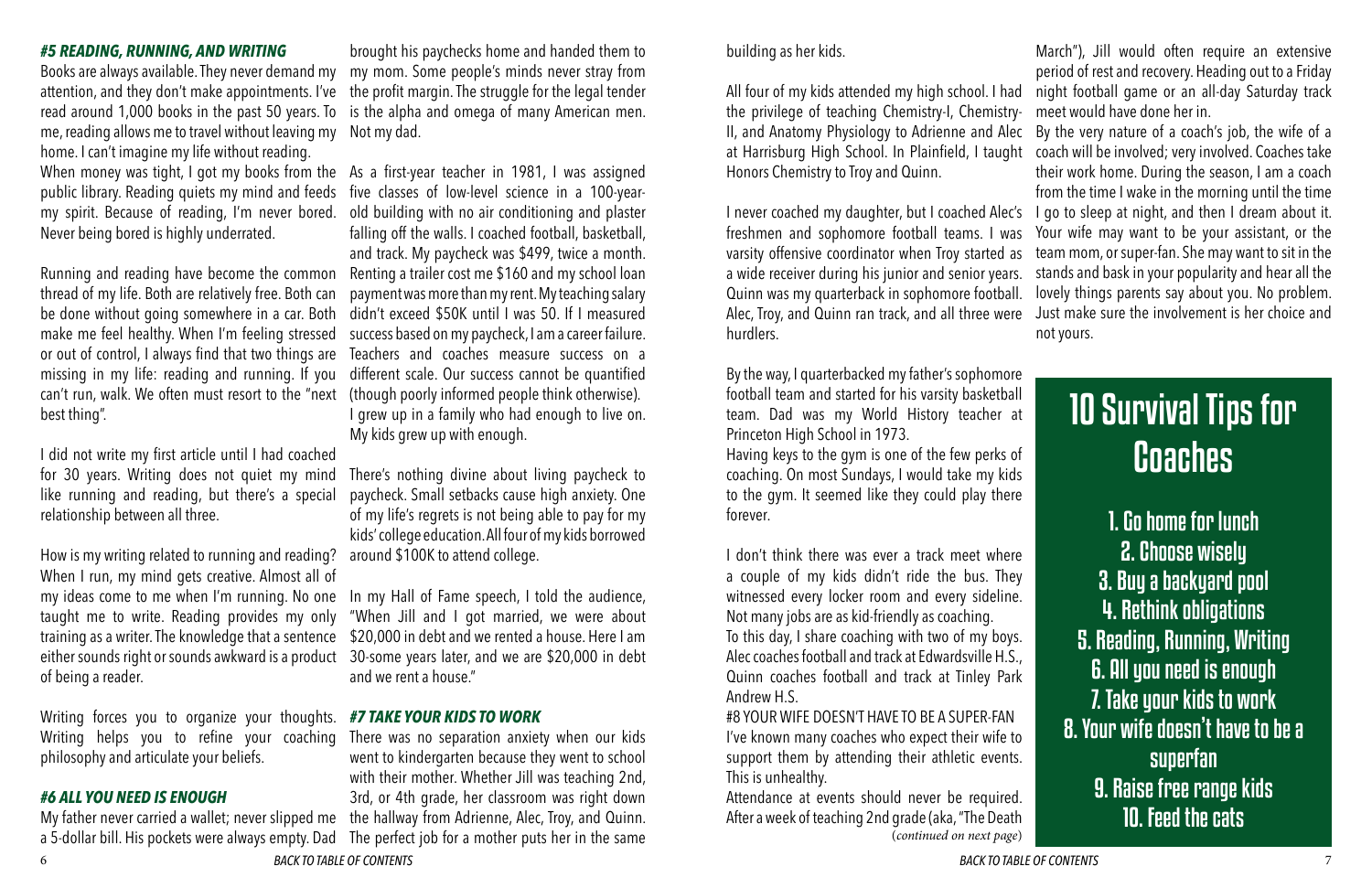#### <span id="page-5-0"></span>*#9 RAISE FREE RANGE KIDS*

It's strange that so many people prefer free-range Less Is more. Tired is the enemy, not the goal. chickens, but choose to cage their kids. I don't know when all of this changed, but parenting today can be a soul-crushing job.

At the risk of sounding like an old codger who talks about the good old days, here goes. Jill and born before the pill made it much easier to plan the summer, climbed dangerous trees, and ate the opposite. wild berries, green apples, and anything else that looked edible. We made up our own games in the Too many people fail to make a high level of backyard, made our own rules, and fought our own fights. Our dogs ran the neighborhood with us. Bikes would take us places we had never been.

When Jill and I became parents, necessity demanded we raise our kids the way our parents raised us. We were busy people with four kids and lam a coach. I am also a husband, father, and no money. Our kids walked from their school to my grandfather. Balancing coaching, teaching, and practice without supervision. Ninety-nine percent home life allowed me to be reasonably good at all of my kids' athletic development took place three. without uniforms, travel teams, or personal trainers. Needless to say, we didn't arrange playdates for our kids.

I were born at the end of the Baby Boom. We were Tthe best part of kid's day. Reflect the enthusiasmbirths and limit family size. As kids, we walked to Understand that teams who are 100% healthy and school and walked home. We went barefoot in 80% in shape will always beat the teams who are Performance > Hard Work. Content > Process. Excellence > Busy Work. Limit practice time, perfect the essentials and go home to your families. Eliminate six-hour coaches meetings. Sleep at night. Don't burn the steak. Never let today ruin tomorrow. Decomplexify. Make practice of your athletes. Build racehorses not workhorses.

If we would have raised our kids like the zombie apocalypse parents of today, there's no way I could have continued to coach. I don't know how modern parents do all they do. I'm sure it takes lots of coming soon. sacrifice. I'm just not sure it's necessary.

Here's the good news: Kids don't have to take up all of your time. Free-range kids grow up to be strong and healthy adults. As a bonus, parents of freerange kids also get to live as strong and healthy adults, instead of babysitters and soccer moms.

#### *#10 FEED THE CATS*

contribution because they spread themselves too thin. Their career becomes an attempt to look good, rather than actually being good. Their fraudulent performance forces them to echo the ideas of their bosses to appear competent and important.

To all of you young teacher-coaches out there, always appreciate the uniqueness of your job. You inspire kids and chase excellence on a daily basis. You have the opportunity to share your work with your spouse and kids. When you fight through those tough weeks, remember summer vacation is

I am very fortunate to have a job that still stirs my blood. I hope my survival tips will help coaches stay in the game.

# **CAPTAINS** RURAL FOOTBALL **REFLECTIONS**



Kevin Swift Retired AD/HC Gold Beach HS - OR [@kdawgswift](https://twitter.com/kdawgswift) [Football Tool Chest](https://drive.google.com/drive/folders/0Bw_SxtAmImaFTkllMy0tWXhJYXc?resourcekey=0-S1zkAaCxhI4IU9i5O1KHng&usp=sharing)

BACK TO TABLE OF CONTENTS 9 *BACK TO TABLE OF CONTENTS BACK TO TABLE OF CONTENTS*

The subject of Team Captains is always met with skepticism by people and coaches.

Many feel that Captains divide a team or are not needed for a team to be successful. My feeling on Captains goes back to my high school days and Servite's Curia (Captains); and the belief that one of our jobs as Educators / Coaches is to develop and teach leaders for the future. The late John Madden had a great quote "Leadership cannot be taught in a classroom, but must be taught on battlefields or athletic fields," I agree with his thoughts on this topic. The following article will be on how we select our captains, how we teach our captains and finally what we expect of our captains.

#### *How We Select our Captains:*

I would love to tell you our kids are mature enough to select our captains, but that would be a false statement. We / Staff select our captains, with the kids unwittingly helping us to select the right ones. Democracy is a fantastic way to govern our country and I honestly believe in it, but you cannot run a high school football team like a democracy. It would end up being a popularity contest, much like most of our Student-Body elections. At the conclusion of the season, we let our returning squad members and returning captains know diversity we are looking for. Each player selected will be invited to a Captain's Dinner hosted by my the next 6 months. *First Captains Dinner:* Players arrive around 6:00 PM at our home which is roughly a half mile from campus. They are greeted by my lovely wife and myself. We congratulate them

that the observation window will be opening with the start of off-season workouts, and it will close with the conclusion of summer team camp in June. During the observation period we as a staff are looking for the usual traits –attendance, accountability, and effort. We also are looking for some other leadership traits. The willingness to do extra work or football chores, relationship with team and teammates, coachability, and potential for leadership, are additional traits we look for in each candidate. I, as the Head Football Coach, have always told our teams that there is only one whip on this team, and it is ME. I expect our assistants and more importantly our players to be nurturers and brothers to build up a player after they have been reprimanded for their performance in a practice or a game. This make up has served us well, I am the quality control guy and everyone else is working to support and correct. I am not sure this model would work everywhere but it works in Gold Beach. So, this model allows us to see who truly is a brother and nurtures players on their team. At the conclusion of our team camp in June, we will select our 7 Captains. We selected 7 because we put them each in charge of a squad in our pregame routine and each squad is 5 to 6 players. We also want diversity in our captains, meaning we will always have 1 to 2 underclassmen, we will have a strong silent type of kid, we will have the vocal get'm fired up kid, and we will have a non-starter as well. This is the wife and myself at our home. Captain's Dinners will become an important part of their football life for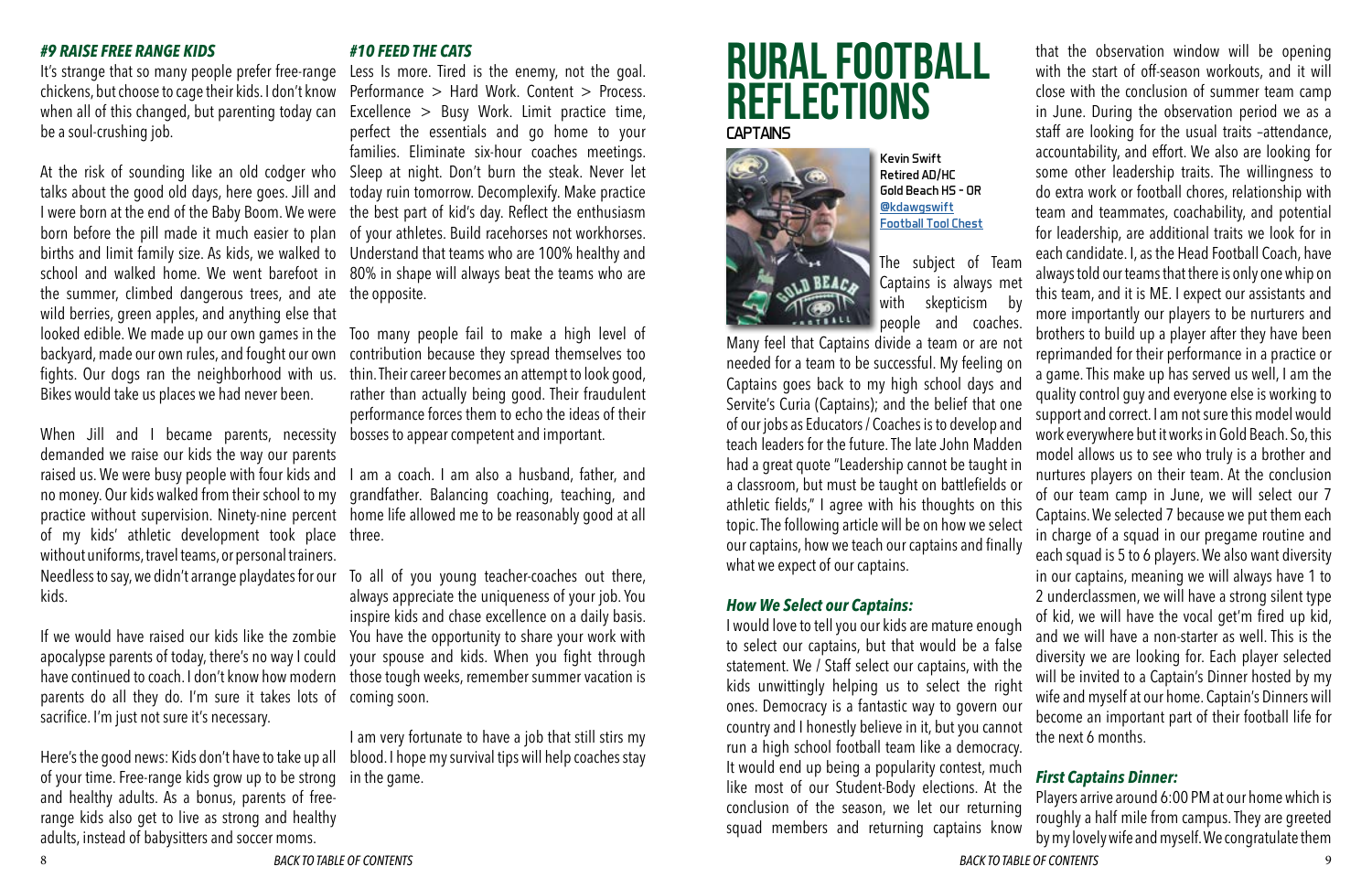and explain that these meetings are for learning the game without coaches or adults. I explain that to be the best leaders they can be, and maturity is  $\;$  they are NOT team disciplinarians but instead team  $\;$ expected. I have been asked many times why I have nurtures that if they see something going wrong them in my home, why I assume some dangerous or sideways try to positively correct the situation. liability. Two reasons, one I want to model what a If they cannot make it a positive, they must let the quality husband and father does around the house coaching staff know immediately. I explain that for dinner time and how I treat my wife with respect  $\;$  this  $\;$  characteristic  $\;$  is  $\;$  the  $\;$  most  $\;$  important  $\;$  to  $\;$  me;  $\;$ and kindness. Second is what I am modeling and teaching in terms of leadership to me is worth the effort. This will be the key to their success as captains liability risk. I explain that each player is to bring 7 dollars towards the meal and that if any cannot them tell each other what it means to them to be afford it simply tell me and I will take care of it, first ) selected as captains and what are their goals or Captain's Dinner is on Coach Swift all others are shared as to not strap my family financially. 7 young men can eat up a storm! At this dinner / meeting I will lay out what being a Panther Captain means, it means we are going to develop you into a leader of men. I explain that the dictionary definition of a leader oversees a group that will help determine she spent years polishing my approach, so she the group's success. I go on to explain that a leader really means doing more not less or simply telling someone else to do something. I explain how by being a team leader and leading by doing more not less will in turn inspire their teammates to work as hard to meet their example. We talk about our monthly meetings for the rest of the summer and our meetings / dinners during the season and how they are designed to teach them lessons on leadership. We talk about how we will be talking about sensitive topics and team morale issues and that what is said in these meetings stays in these meetings. I will explain the weekly chores some questions that will be discussed at the next and duties they will oversee during the rest of the summer and during the season. These duties will include but not be limited to helping with daily laundry, cleaning, and sanitizing the weight room and locker room, dressing the field for games, laundry and locker clean up on Sundays after games and supervising players at the Youth Center

BACK TO TABLE OF CONTENTS 11 Friday nights after the games where they will watch By now they know I love them, but I am serious they must be positive builders of team morale and and key to the success of THEIR team. Next, we let desires for their team in the upcoming season. This is important to me, because listening to what they say will help me mold them into the leaders we need, and they want to be. I should point out my best and most loyal assistant is there too, helping and nurturing, these young men – my wife. LOL, knows how to polish the expressions of young men and their goals. It is just a terrific time of relaxed yet meaningful conversation about leadership and team building. After this lively yet relaxing time, we bust out their summer reading. We have alternated between two books over the years for this, two nonfictions – One Great Game by Don Wallace and When the Game Stands Tall by Neil Hayes; both are books about Coach Ladouceur De La Salle's Teams. We also will use John Grisham's fiction Bleachers. In the summer we will have them read one of the De La Salle books and Bleachers and answer Captain's Dinner. Yes, it is an assignment and if it is not done, I will find another quality captain to replace them. I am this serious about the reading. After this as we get ready to send them home, I remind them that true leaders are the first to arrive and the last to leave, I will always beat them but a real leader with goals should be shortly after me. *BACK TO TABLE OF CONTENTS BACK TO TABLE OF CONTENTS*

about developing leaders for the Panther Football Program.



*Monthly Summer Captain's Meetings:*

During the summer is when we build the Captains Foundation for Leadership development. We meet in July and August before fall camp starts for the season. During these meetings we will discuss team morale during the summer, player development and depth, and we will discuss the questions from their summer readings. These are in depth and great discussions on what leadership looks like, what a winning culture looks like and scenarios that could play out in the upcoming season. At this time, our student trainers have been invited to these dinners, and they are responsible for bringing desserts for after dinner. I like having the young ladies there for one simple reason – so our captains can learn to treat them as respectful equals in the team's success and to teach a little chivalry! I have always wanted to teach more than just football.





# *Painting the Field for Fall Camp and Watering of Field:*

A couple of days before Fall Camp starts the captains will help our assistant coach in charge of field prep paint the fields for Fall Camp. They will learn the ropes from Coach Yoda by lining the field completely with numbers and hash marks. They will need to learn this skill, because they will do it every other Sunday throughout the season with only a little staff supervision. It is also their time to take over watering the field from me, who has been doing it all summer. Coach Yoda will teach them how to lay out the hoses and water cannon. This is important because they will be watering during the school day going down and moving the cannon to other locations and then after practicing their respective squads will be responsible for laying out hoses and starting the water after practice. Since I am the last one to leave the locker room, I will shut the water off on my way home. I am a firm believer in kids taking care of the facilities they use because they will treat them better and take some pride in them.

#### *Weekly In Season Captain's Dinners:*

During the season we meet each week with our captains over dinner at the Swift hacienda. Captains and Student-trainers come over around 6:30 PM after practice on Thursdays for away games and on Wednesdays for home games. Home game weeks I got to take my lovely bride out on "Date Night" on Thursday a tradition as long as our marriage. At these in-season dinners we spend most of our time on team morale, academic issues they are hearing about from players, and our team's present performance level. They are my ears for potential issues and my crew for potential solutions to these issues. It is also at these dinners where we select a guest player to dinner to honor his efforts and performance in practice and / or games. Over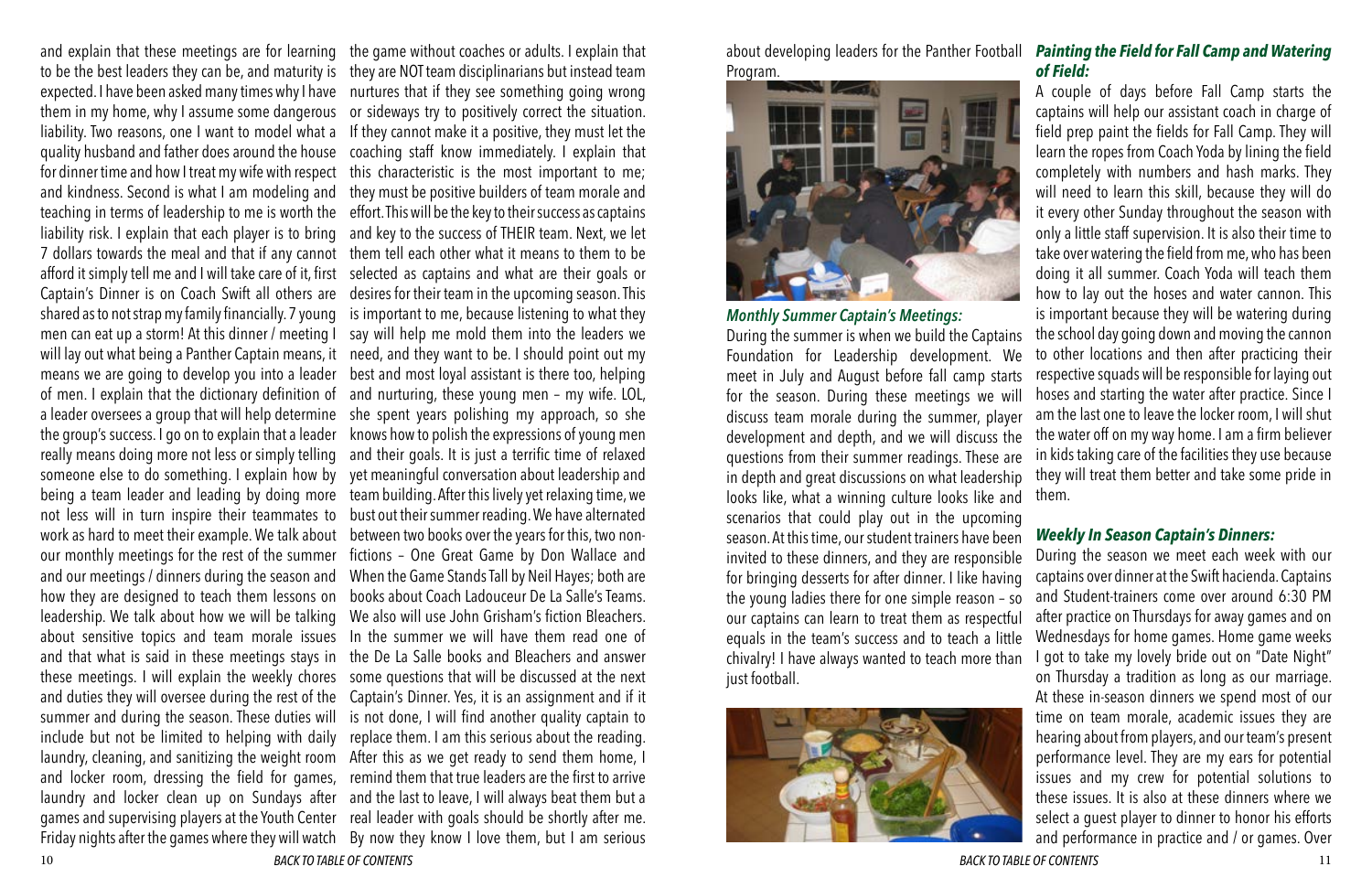dessert before leaving each captain, studenttrainer, guest player, my wife and I will share what we intend to do to help us win on Friday night. These are goals we hold each another accountable for during the season, stole this from De La Salle. At De La Salle they did this with all the players at team meal a night before the game, I modified for Gold Beach. These dinners are truly the backbone of our leadership training.



#### *Weekly Responsibilities in Season:*

All Captains help with laundry during the week, this is starting towels after Zero period showers and making sure we have clean dry towels after practice. Yes, our kids shower here after practice, it is healthy and helps avoid MRSA. They will grab my keys during passing periods to do this and make sure everything is going the way it is supposed to. After Zero Period each morning one captain's squad will go down to field and position and start the water. This same squad will reposition between 2nd & 3rd period, getting late passes from me for class. Then at lunch after eating they will turn off and remove hoses from filed in preparation for practice.

At the conclusion of practice each day during announcements, I will select a Captain's Squad to

The late John Madden had a great quote "Leadership cannot be taught in a classroom, but must be taught on battlefields or athletic fields."

BACK TO TABLE OF CONTENTS 13 Sundays during the season is a busy day for our Captains. They will arrive after Church around 11:30 AM. We will split them up with half of them doing laundry and putting clean laundry away and the other half with clean and disinfect our weight *BACK TO TABLE OF CONTENTS BACK TO TABLE OF CONTENTS*



room. I will keep one with me in my classroom to help me with scouting reports being copied and getting all our lunches that will be ready around 12:30 or 1:00 PM. While we eat lunch we will talk about the past Friday's game and things they think we need to work on to keep improving. After lunch they will go down to the field and start watering. By now it is 2:00 or 2:30 PM and the team will arrive around 3:30 PM for films and lifting weights. There day will be done right around 5:00 PM. So, this is a snapshot of what we do and how we train our Captains. Obviously, we do a lot more than just this, but these are the highlights. Hope this helps new head coaches! clean and disinfect our locker room and to start the night's laundry of players practice gear and / or towels. Captains are reminded to lead by example, not standing around telling players what to do. The squad cannot leave until dismissed by Coach Yoda or myself. This little chore by our captains and players has endeared us to our janitors, to the point they will do anything to help our kids and program. On HOME Game Days, Captains will help our moms set up for our team meals during home games in the cafeteria. After the team meal they assign underclassmen to clean up, while the check with moms to make sure everything went as planned. Finally, after everyone on the team thanks the moms, they will thank them.

On HOME Game Days, they will dress the field right after school before our Team Meal. This means water, ice, portable training table, sideline markers etc. They will have our freshmen assist them NOT do but assist.

Friday Nights Home or Away – Captains oversee getting locker room cleaned up laundry started, or laundry loaded on buses for trip home. NO Team Member is to leave locker room until I dismiss them. When I dismiss from home games, I will give the captains a DVD of the game to take to the Bethany Youth Center where players congregate after home games for pizza and to watch the game with no coaches around. Captains are to make sure our players treat the volunteer church members who serve the kids pizza and pop, are treated properly and it is cleaned up correctly.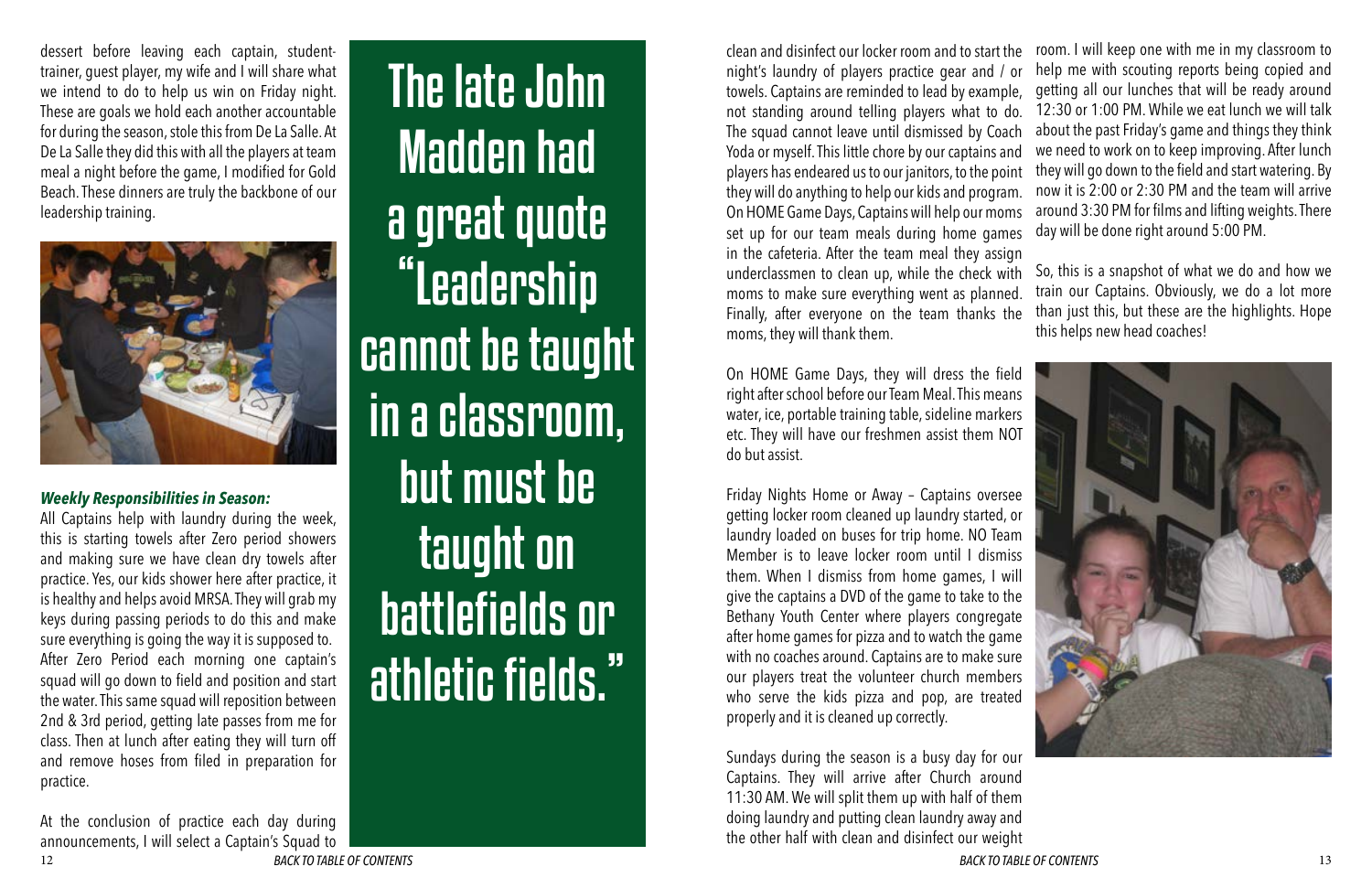# <span id="page-8-0"></span>MORE THAN THE GAME CALL SHEET CULTURE



John Torrey Monarch Football-Iowa [jtorrey@denisoncsd.org](mailto:jtorrey%40denisoncsd.org?subject=) Twitter: [@mistertorrey](https://twitter.com/mistertorrey) Insta: @CoachJohnTorrey Author of [More Than The](https://www.amazon.com/More-than-Game-John-Torrey/dp/1939548993)  [Game](https://www.amazon.com/More-than-Game-John-Torrey/dp/1939548993) Classroom Podcast

Few things in coaching are as personal or as meticulously cultivated from week to week as a coordinator's call sheet. Each game's call sheet is a reflection of that team's coaching philosophy, preparation, installation, practice structure, and game management. While every coordinator has one, the best coaches use their call sheets to organize the game and build their players' Football IQ. A well-written call sheet is often the first step toward achieving victory and can be used to mirror your team's culture, either explicitly or implicitly.

Atop Monarch Football's offensive call sheet are each game's "openers," which are divided into halves. The 1st Half openers are a short script of plays we think will be successful against our opponents right away, based on the defensive tendencies our coaching staff has identified on film. These openers are installed on Monday, then run on-air at the beginning of practice throughout the week leading up to the game. We always finish in the endzone, simulating the result we expect to achieve on Friday night. While the number of openers varies from week to week, my philosophy as a play-caller is to script at least their role in the game plan and gets them involved in the game as soon as our team has the ball. The 2nd Half openers' box is intentionally left blank at kickoff, as this *Red Zone Philosophy* space is reserved for halftime and in-game adjustments.

The next five sections of the call sheet are organized the tempo of the game to adjust to what our players need

Co-Host of the Culture field zone's philosophy is taught prior to practice and according to the specific field zones we use and teach to our players, as described in the previous issue of Headsets. Each field zone has its own defined coaching philosophy, which is stated in short-hand terms along the left edge of the call sheet. By including our philosophy on the call sheet, our coaching staff is reminded of our team values and having it written down helps prevent poor coaching decisions that are based on emotions throughout the game. While there is a time as a play-caller to go with your gut, our philosophy keeps us grounded and unified. Aligning our philosophy to a field zone also makes playcalling systematic and predictable for our players. Each coached situationally throughout the week during our team periods. Knowing why certain plays are called from each field zone increases our players' knowledge of the game plan and helps them build Football IQ.

one touch for each of our playmakers. This emphasizes a certain match-up or coverage, we will challenge the When thinking about play-calling in the Black Zone, great Offensive Coordinators look for ways to take advantage of a defense's aggressiveness. One way to do this is by mixing up the snap count. I like to go on two in the Black Zone, especially if we are inside the -10 yard line because a false start is only half the distance to the goal, not its normal 5 yard penalty. On the other hand, if we can get the defense to jump offsides, our offense gains 5 yards. The upside of going on two simply outweighs the downside of a false start. Another way we use aggressiveness against a defense is to utilize spread formations to stretch the field beyond the hashes. Spreading a defense out lightens the box and helps us run the ball downhill between the tackles. In our offense, every one of our inside runs has an RPO tag which gives the quarterback a run/pass option, making the Black Zone a field zone with big play potential, especially if a defense chooses not to adjust to the spread. If we like defense vertically downfield by taking a shot.

#### *Black Zone Philosophy*

at the time. If our defense has been on the field a lot, we and 10 inside the +40 yard line. We are also way more will slow the game way down by breaking the huddle with :15 or less on the play clock, then snapping the ball under :05. If we want to speed the game up, we can go to our "gas" plays. The pace at which we play is determined three. by our offensive efficiency. Our team goal is to gain four or more yards on 1st Down, half the remaining distance *Green Zone* to the next 1st Down on 2nd Down, and to convert the 1st Down on 3rd and 4th Down, 45% of the time. If our offensive efficiency is above this benchmark, we tend to quicken the pace. The key to life in the Red Zone though is to "take the hamburger," not the steak. When eating at a restaurant, I seldomly order a steak because in the Green Zone, as our team mantra is to "Pound the Iowa beef I have in my freezer at home is usually of better quality than the steak in the restaurant. However, I love to order cheeseburgers, which rarely disappoint me and are more economical. Our offense will "take the hamburger" by calling plays that are having success against the opponent. We don't want to go three-andout from this part of the field, so we rarely "eat steak" by wasting downs and taking shots, which tend to be unsatisfying and costly. likely to go for it on 4th Down from this field zone, so there are more opportunities for aggressive play-calling as our offense has four downs to convert instead of just Success in the Green Zone comes down to our offense's ability to win the "4-Point" plays. 3rd Downs in the Green Zone are often the difference between settling for a field goal and scoring a touchdown, a four-point swing in the game. We aren't necessarily looking to make big plays The Stone" with methodical, well-executed plays that demoralize a defense. Pounding The Stone in the Green Zone keeps our offense on the field in search of finishing the drive with a touchdown. *Down and Distance Packages* While many coaches script plays using the hashes as guidemarks, I prefer to organize plays according to the down and distance, which are listed from left to right

The Red Zone gives our offense a chance to build momentum and establish our identity. We can also vary

*Yellow Zone Philosophy* Offensive efficiency continues to be a priority in the concepts out of multiple formations, I like to include Yellow Zone. Too often a drive will reach midfield only to see its momentum fizzle out. We want to continue to build our rhythm by sticking with what is working. One according to down and distance helps me utilize specific opportunity the Yellow Zone offers is the chance for a sudden change play. Sudden changes in the game can happen after penalties, turnovers, or elite special teams play, and we want to be ready to take advantage of these momentum-building moments. If our offense can break away from the defense with a big play, which we define as a gain of 20+ yards, our play-calling tends to be more aggressive. *Gold Zone* on the call sheet in a progression that mirrors the ball moving downfield. Because our offense runs similar play these play packages on the call sheet and rotate through them throughout the game. Moreover, scripting plays personnel packages for various in-game scenarios. For example, our "thunder" package" features a bigger, more punishing, downhill runner in the backfield, which is ideal for short yardage situations. In contrast, our "lightning package" features a smaller, more fleetfooted running back and is ideal if we are looking to attack space. By organizing our call sheet according to down and distance instead of the left, middle, and right hashes, I am able to make our offense more dynamic, both in scheme and personnel.

An extension of the Yellow Zone, the Gold Zone is the part of the field where we look to create big plays by taking shots at the end zone or utilizing our gadget plays. We How many times have you seen a team botch their chance script these scenarios so when the timing is right, we to score right before halftime, then start the 3rd Quarter take advantage. Traditionally, the time our offense is with the ball only to come out flat and have to punt right most likely to call a shot play is the first time we have 1st away? The last four minutes of the 1st Half and the first *The "Middle 8"*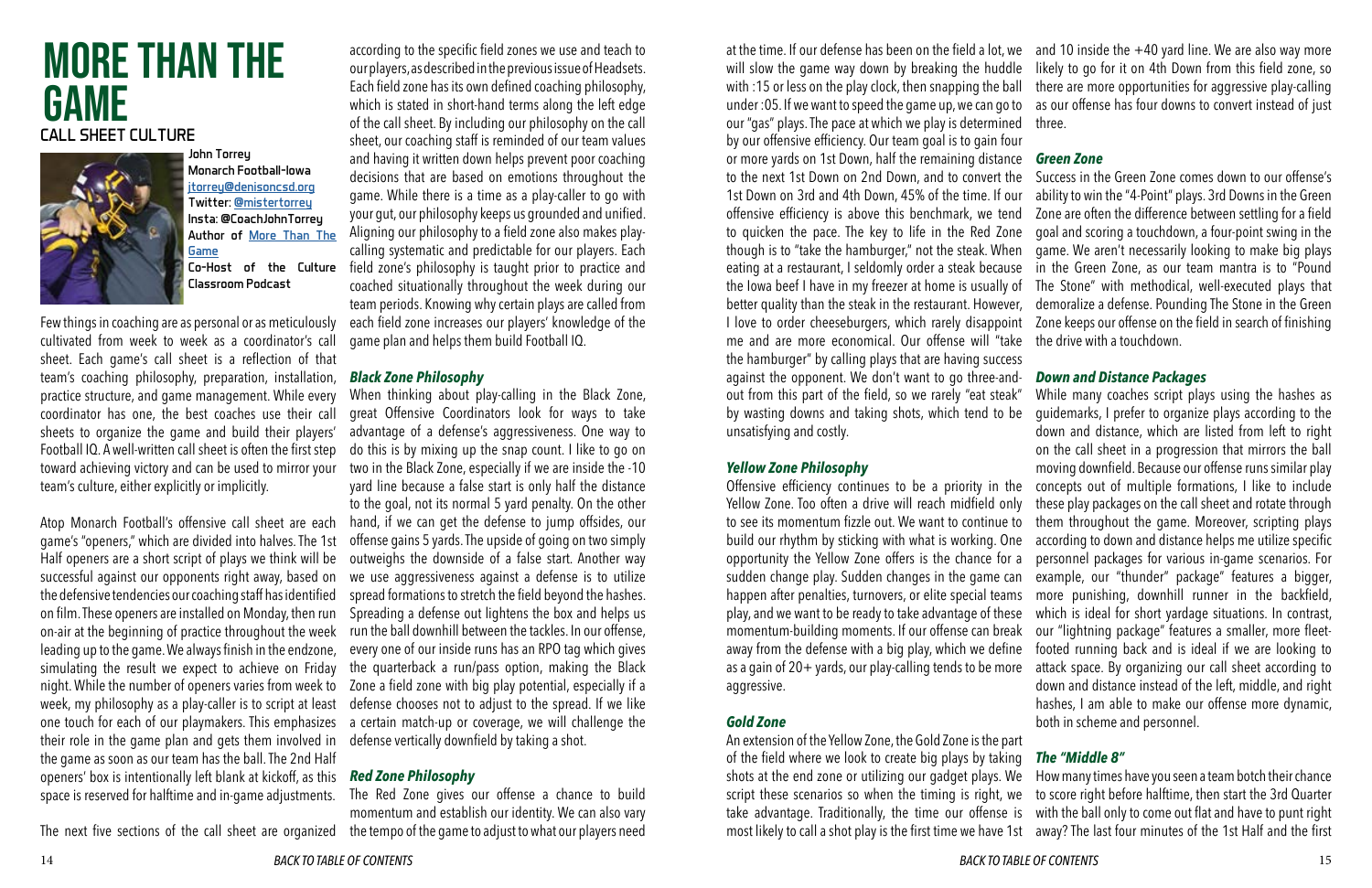four minutes of the 2nd Half can impact the game more than the other forty minutes. Together these two time increments make up the "Middle 8" and each possession is about creating an efficient 4:00 offense that is focused on moving the chains, building a rhythm, and executing a sustained drive. Scripting a series of plays specifically for these two scenarios will help your offense control the clock and move the ball toward the end zone.

#### *2:00 Offense*

"By including our philosophy on the **call sheet, our** coaching staff is reminded of our team values and having it written down helps prevent poor coaching decisions that are based on emotions throughout the game.

Every coordinator stresses the importance of moving the ball during 2:00 O, but can you go fast and be efficient? Our 2:00 offense features a 3x1 set using 11 personnel. We will only stray from this package if there is a stoppage in play, such as a timeout, and feel that our chances of success are greater with a different look. 11 personnel allows us to spread our playmakers out, while offering the option of max protection with a running back and tight end. This is important because, next to a turnover or penalty, giving up a sack is the worst thing we can do. We teach our quarterbacks to use the sideline for quick rhythm throws and to use the middle of the field to pick up 1st Downs, as the clock stops on every 1st Down. But while most fans keep their eyes on the clock, coaches should be doing "football math" by dividing the time remaining into plays, as an inefficient team will run out of downs before they run out of time. For a trailing offense, the time remaining on the clock must be represented in the maximum plays that can still be run. Each play in football takes about :06. That means that if there is :54 left on the clock, elite coaches know they have time to run approximately nine more plays. By valuing plays more than time, and 1st Downs more than yards, you can build your players' Football IQ and coach your team to an efficient and effective 2:00 offense.

|                                             | <b>2022 Monarch Football</b> |                     |              |               |  |  |  |
|---------------------------------------------|------------------------------|---------------------|--------------|---------------|--|--|--|
| <b>Extra Point OR Two-Point Conversion?</b> |                              |                     |              |               |  |  |  |
| <b>Points</b>                               | Lead                         |                     | <b>Trail</b> |               |  |  |  |
| ĩ                                           | Go For 2                     |                     | Go For 2     |               |  |  |  |
| $\mathbf{z}$                                | Go For 1                     |                     | Go For 2     |               |  |  |  |
| ä                                           | Go For 1                     |                     | Go For 1     |               |  |  |  |
| 4                                           | Go For 2                     |                     | Go For 1     |               |  |  |  |
| 5                                           | Go For 2                     |                     | Go For 2     |               |  |  |  |
| 6                                           | Go For 1                     |                     | Go For 1     |               |  |  |  |
| $\overline{z}$                              | Go For 1                     |                     | Go For 1     |               |  |  |  |
| $\bar{a}$                                   | Go For 1                     |                     | Go For 1     |               |  |  |  |
| 9                                           | Go For 1                     |                     | Go For 2     |               |  |  |  |
| 10                                          | Go For 1                     |                     | Go For 1     |               |  |  |  |
| 11                                          | Go For 1                     |                     | Go For 2     |               |  |  |  |
| 12                                          | Go For 2                     |                     | Go For 2     |               |  |  |  |
| 13                                          | Go For 1                     |                     | Go For 1     |               |  |  |  |
| 14                                          | Go For 1                     |                     | Go For 1     |               |  |  |  |
| 15                                          | Go For 2                     |                     | Go For 1     |               |  |  |  |
| 16                                          | Go For 1                     |                     | Go For 2     |               |  |  |  |
| 17                                          | Go For 1                     |                     | Go For 1     |               |  |  |  |
| 18                                          | Go For 1                     |                     | Go For 1     |               |  |  |  |
| 19                                          | Go For 2                     |                     | Go For 2     |               |  |  |  |
| 20                                          | Go For 1                     |                     | Go For 1     |               |  |  |  |
|                                             |                              | When To Take A Knee |              |               |  |  |  |
| <b>Opponent's Timeouts</b>                  | <b>Oleft</b>                 | <b>Iteft</b>        | 2 Left       | <b>3 Left</b> |  |  |  |
| <b>Ist Down Victory</b>                     | $2-00$                       | 1:20                | ,40          | :05           |  |  |  |

| 2022 Monarch Football |            |                              |                                                                                                  |                                                                                                                       |  |  |
|-----------------------|------------|------------------------------|--------------------------------------------------------------------------------------------------|-----------------------------------------------------------------------------------------------------------------------|--|--|
|                       |            |                              |                                                                                                  |                                                                                                                       |  |  |
|                       |            |                              | 2nd Malf:                                                                                        |                                                                                                                       |  |  |
|                       |            |                              |                                                                                                  |                                                                                                                       |  |  |
|                       |            |                              |                                                                                                  |                                                                                                                       |  |  |
| Ist and 10            | 2nd and 5+ | 2nd and 5                    | 3rd and 5+                                                                                       | 3rd and 5                                                                                                             |  |  |
|                       |            |                              |                                                                                                  |                                                                                                                       |  |  |
|                       |            |                              |                                                                                                  |                                                                                                                       |  |  |
| Ist and IO            | 2nd and 5+ | 2nd and <5                   | 3rd and 5+                                                                                       | 3rd and <5                                                                                                            |  |  |
|                       |            |                              |                                                                                                  |                                                                                                                       |  |  |
| Ist and 10            | 2nd and 5+ | 2nd and <5                   | 3rd and 5+                                                                                       | 3rd and <5                                                                                                            |  |  |
|                       |            |                              |                                                                                                  |                                                                                                                       |  |  |
| lst and 10            | 2nd and 5+ | 2nd and (5                   | 3rd and 5+                                                                                       | 3rd and 15                                                                                                            |  |  |
|                       |            |                              |                                                                                                  |                                                                                                                       |  |  |
| Ist and 10            | 2nd and 5+ | 2nd and 5                    | 3rd and 5+                                                                                       | 3rd and <5                                                                                                            |  |  |
|                       |            |                              |                                                                                                  |                                                                                                                       |  |  |
| Ist and 10            | 2nd and 5+ | 2nd and 5                    | 3rd and 5+                                                                                       | 3rd and <5                                                                                                            |  |  |
|                       |            |                              |                                                                                                  |                                                                                                                       |  |  |
| Ist and 10            | 2nd and 5+ | 2nd and 5                    | 3rd and 5+                                                                                       | 3rd and +5                                                                                                            |  |  |
|                       |            |                              |                                                                                                  |                                                                                                                       |  |  |
|                       |            | <b>Ist Malf:</b><br>$-1$ Jun | Ореанеек ух.<br>30 to -400<br>Yellow Zame (~40 to +40)<br>4.00 Offense<br><b>Two Point Plays</b> | <b>Black Zone (Goailine to -20)</b><br>Gold Zone - Jake A Shot (+40 to Endronal<br><b>Creen Zone (+20 to Endzane)</b> |  |  |

#### *Two-Point Plays*

The final component of our call sheet is a space reserved for two-point plays. Every coordinator should carry a chart that tells them when to kick the extra point and when to go for two. I print my version of this chart on the back of my call sheet so the entire coaching staff is on the same page with this mathematical decision. We run the (*continued on next page* )

swinging gate, so whether we choose to go for the point after or for the two-point conversion after a touchdown, our field goal unit can quickly and easily transition to meet the needs of the team. One way we can go for two with the swinging gate is by executing an option run between the holder and kicker. A second way to convert a two-point play is by throwing a quick screen to a WR along the line of scrimmage. Finally, a third option is for the holder to throw the ball to receivers running leveled routes toward the front pylon and back pylon. These options or other scripted variations of your two-point plays can be easily stored in this small, but important section of the call sheet.

In conclusion, a football game is often won or lost before it is played. Preparing a call sheet allows coaches to establish a game plan that can help their team perform at a high level from the opening kickoff to the final whistle, no matter what situation they find themselves in. A well-organized call sheet aligns a program's values, culture, philosophy, personnel, and situational packages, all while helping players build their Football IQ. And alignment is the key to winning.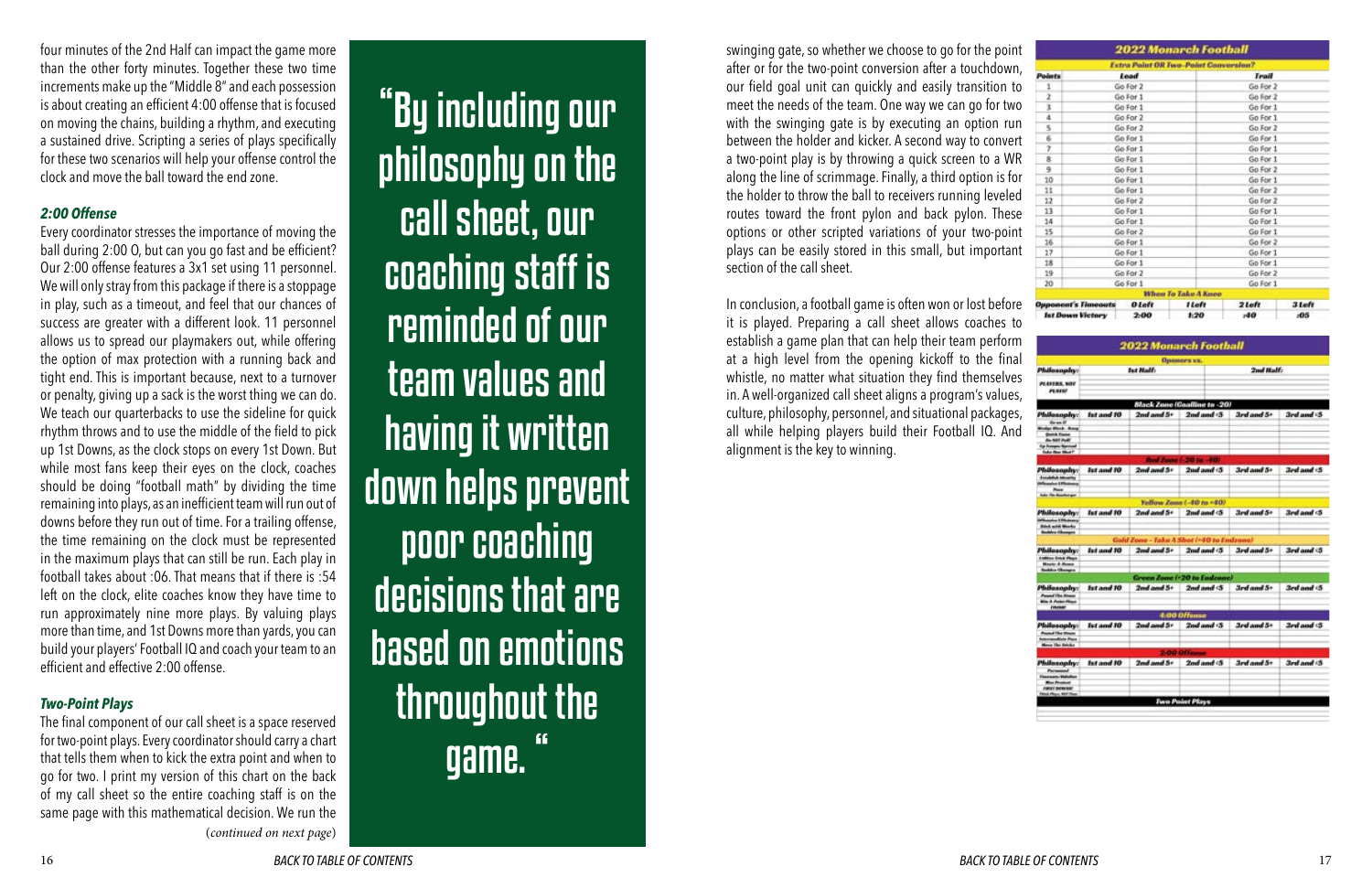# <span id="page-10-0"></span>HEAD COACHING 101 HOW TO BE A STUDENT OF THE GAME: PT. 1



#### *Find a mentor* Today's technology has made it possible to connect with many people. Unfortunately, it has made it so easy to

connect with a lot of people, but at times it can be hard to really "connect" with a mentor. As a young coach, I felt I knew about everything there was to know about pretty much everything. But even back then I would always seek out an older coach and attempt to see what they were doing, then work to see if it is something I wanted in my program.

If you are blessed to coach long enough in this sport, there will be times you need a coach to help you through a difficult time or situation. Having a mentor who you can trust has become vital to me. I will call and talk with 3-4 people (in different fields of work also) to bounce ideas off and to talk through situations. These must be people you can trust and usually people that are not directly involved with your situation. Usually, the best are older or even retired coaches that are willing to listen and offer advice.

Most coaches will be flattered to even be asked to work in this role and will gladly give of their time to mentor a young coach. There is nothing that can help you more than talking with a coach who has lived through many of the situations that will come up for coaches. Having the ability to have honest and open conversations with another coach is invaluable. Choose wisely, but even learning what not to do is also valuable.

If at all possible, I've always attempted to hire an older coach on my staff that has already been there and done that and not looking to become a head coach. This coach becomes someone that I can go to with issues and be a good sounding board. If you cannot do this, I'd suggest searching for a retired coach in your area. While phone calls are great, nothing is better than going to eat and forming a real relationship with a mentor. This will give you a chance to vent frustrations and be open and honest with someone that can help.

While talent and ability is important, having an example that has experience is priceless. Often as a young coach, or even older coach, we learn the "hard way". Those that seem to have earlier success are those that learn from the lessons of the generation before them. Be unique and make your own decisions, but understand that experience can be helpful.

#### *Visit other staffs*

It has amazed me how willing coaches are to share with each other. Many times, I have been nervous to ask for things, but rarely am I ever told "no". Find the time to ask those you respect at ANY level to see if you can simply sit in or watch their practices. College coaches are usually very gracious to allow this. However, I feel most knowledge is gained through watching a practice and the preparation leading up to that practice. Learning how others organize, structure, and perform a practice can help any coach. With all of the online resources it is easier than ever to connect with coaches across the country. And while I'd suggest going to the campus, using a videoconferencing source is better than not connecting.

While going to watch colleges can be fun and exciting, I'd highly recommend finding a program that has similar demographics as your program and is very successful and going to spend some time with that staff. This can help as you evaluate areas your

Kenny Simpson Author/Coaching Consultant HC - Southside Charter HS, AR [@fbcoachsimpson](https://twitter.com/fbcoachsimpson) [FBCoachSimpson.com](http://fbcoachsimpson.com)

> how other coaches run their program or position group.

> program needs to improve upon as well as see some going to a session or two. scheme that may help your athletes. Most of the time these visits will be the most effective for a coach. There are now multiple ways to reach out to coaches Seeing how other coaches motivate and seeing that most are dealing with the same problems you are networking is not the same, it has given each coach dealing with helps. Learn why something works for a program. Anyone can get a playbook or find something online, but coaches. or watch clinics online. While I do believe the more opportunities to reach out to others to begin a relationship. It has also allowed for clinics to become much more specialized on subjects that may help

Networking is also key as coaches work to grow in the profession. The ability to know coaches from your own area and other areas of the country is key. While some of this can be done through social media, nothing beats face-to-face. At many clinics you can start those important relationships that may ultimately help you land a job.

One thing I started doing a few years ago was to look up the speakers at the clinic I was going to attend. I then would reach out a few weeks before the clinic and work to set up a time to meet with them. Most of the time this was easily done and granted me the opportunity to make a strong connection. It also helped me to learn more than I would have by simply

to be able to see the inner workings of a successful program you must see it up close. Watch how the Learn about more than just "your position" or "your team practices, how the coaches meet, the structure system" if possible. As a younger coach I just wanted of the organization and more. Seeing this in-person will be the best way to learn any type of offense/ defense or culture. *Go to clinics* Since I first started coaching, I have always loved going to clinics. There are now 100's of options to learn more about your craft. Hearing different perspectives from multiple coaches is one of the change each year it may require running another best ways to learn and grow as a coach. While many coaches have a specific style, it is always good to hear to learn the game. The goal was to see what other people were doing so that one day I could choose what I thought would be successful for me when I had my own program. I'd suggest you search for as much football knowledge as possible and file it away. While you may be a defensive line coach now, one day you may have the opportunity to move up and it will help if you can prepare as you go. As your players scheme to be successful. If you have learned along the way, it will be much easier.

How to Be a Student of the Game (Part 1) 1) Find a Mentor

2) Visit Other Staffs

3) Go to Clinics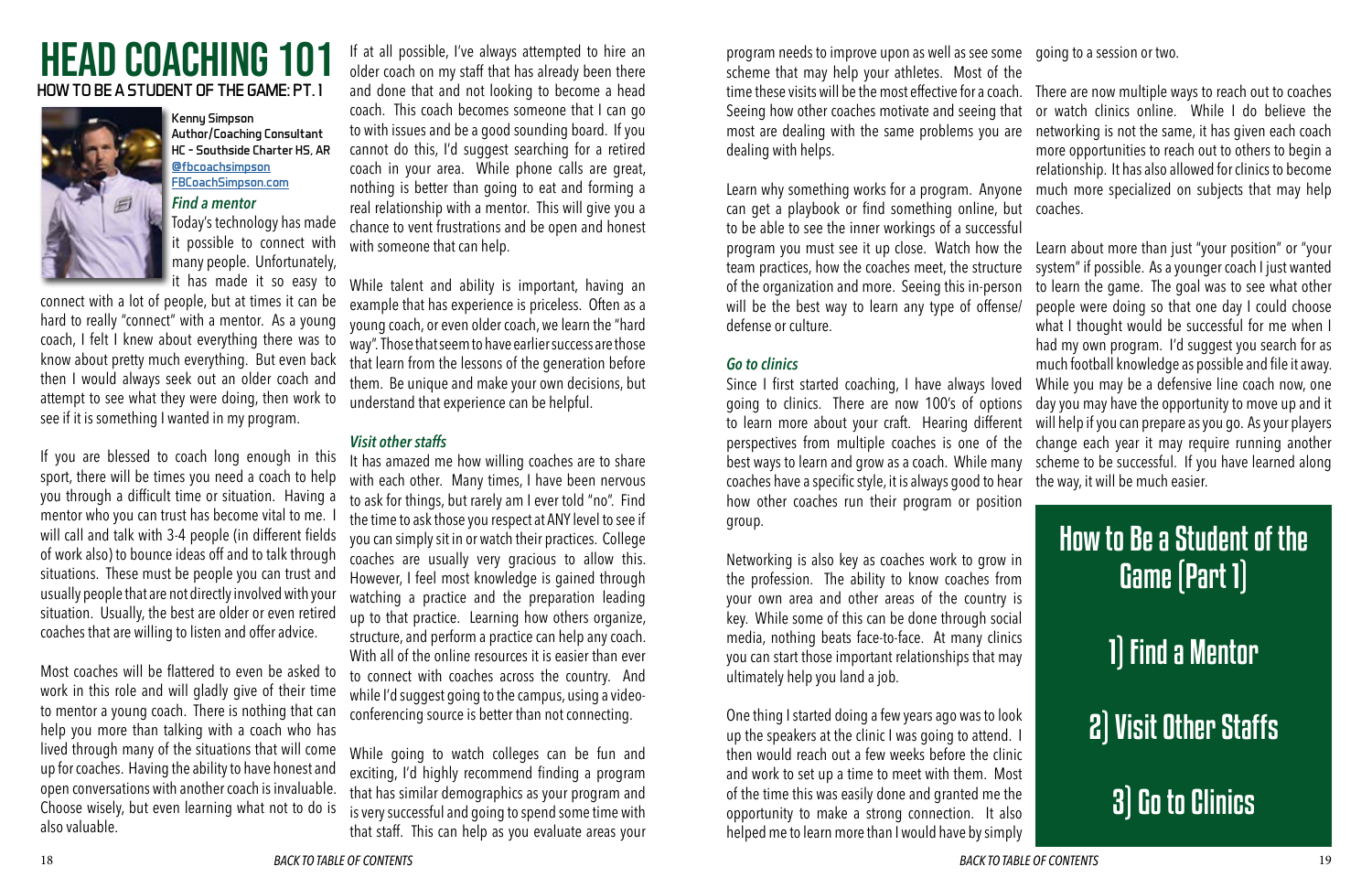# <span id="page-11-0"></span>SPECIAL TEAMS DRILLS FOR SUCCESS



Stephen Mikell Offensive Coordinator and Offensive Line Coach Stuarts Draft High School Stuarts Draft, VA

In the last issue of HEADSETS, I wrote about organizing your special teams and how we plan for a week of practice.

This issue, I want to share some drills that we use to practice specific skills for special teams. Just with offense and defense, practice time should be divided among walkthrough team time, individual or group skill development, and lastly full team time either on air or against a scout team. During the preseason, the drills we use can often be done by the whole team at once and double as conditioning while working on the skills that will transfer to our schemes. We will also use circuits to cycle players through quickly and work on multiple skills in a short amount of time. Some of the drills below have been adapted specifically for our schemes. However, they're easy to adapt to fit your schemes as well.

#### **Coverage Drills**

#### *Sideline Coverage Drill*

One coverage drill we really like is very simple. We call it "Sideline Coverage Drill". While it's primarily for kick off coverage, the skills are applicable to punt coverage as well. I got from AFCA's Complete Guide to Special Teams in an article by Greg McMahon. The diagram below shows how we set up the field for this drill.



*Equipment Needed:*

8 Cones or something to be used for landmarks, 2 hand shields, Bag or dummy large enough to be tackled

#### *Description:*

Cover man (CM) starts on one sideline, then on coach's command, sprints across the field. He must avoid the first bag while staying w/in the 3 yd box, he then regains his coverage lane to the next scout player. The CM then uses a two-hand butt technique in the ATTACK zone to defeat and shed the 2nd block. Once past this point, the player will sprint to the cones and settle his feet (chopping) in a good football position. The returner will then be released by the coach to run full speed to one of the landmarks. The CM will shuffle to the side that the returner is running to and execute an open field tackle on the bag the returner is holding. The players will then rotate to the starting position at the opposite sideline. One coach will be on each side to release the CM and returner. Variation: This could also be done using a kicker or punter, so that the returner gets practice fielding kicks and the CM gets accustomed to moving on the kicker's movement.

*Coaching Points:*

• Players should use any means possible to avoid the first blocker, but must stay w/ in the 3 yd box and regain lane integrity.

• On attacking the 2nd bag, players should gather feet to prepare for contact. On contact, they should stun pad with heel of their palms and shuck pad to one side.

• Do not release the return man until the CM has gathered feet at cones.

• Ensure proper form tackle on the returner's bag. Have CM execute form tackle and bring the bag to the returner's spot while still in form tackle.

#### *Defend the Box Drill*

*Equipment Needed:* 8 Cones or something to be used for landmarks

#### *Description:*

Cover man (CM) starts on one sideline, then on coach's command, sprints across the field. A return team blocker (RB) starts the drill aligned 2-3 yds outside of the hash. As the CM sprints, the RB must back pedal to give a 5-7 yd cushion just like a defensive back would for a wide receiver. When the cushion is broken, the RB must then open his hips to "alley run" with the CM. The RB is trying to force the CM to go outside the cones to protect the ball carrier on the opposite numbers. The CM is simply trying to tag the ball carrier. Players will rotate from CM to returner to RB. A coach will be on the side to release the CM. Other coaches should be coaching up the blockers.

Another drill that's very similar to the sideline coverage drill is one we call "Defend the Box. This drill works on both coverage and on blocking someone in space on a return team. The set up is almost identical to the sideline cover drill with a few changes. The diagram below shows how we set up the field for this drill. CM's hip and the other (hand closest to the returner) on his chest and "ride" the CM past the returner. • When the RB opens his hips to alley run, we teach the CM to "cut to his butt". This means that as soon as the blocker opens his hips up, the CM will cut to his other side forcing the blocker to flip his hips again. *6 Line Drill*



#### *Coaching Points:*

• The CM should use any means possible to avoid the RB but must stay w/ in the 3 yd box and regain lane integrity.

# Another drill that works multiple skills at once that we

• The RB should delay contact as long as possible and does not need a "kill shot" to guide the CM past the box. When contact must be made, we teach blockers to put one hand (hand furthest from Returner) on the *Equipment Needed:* Balls and cones. The cones can be used to help the coverage men line up correctly and to give specific coverage landmarks if you want.

REALLY like is called 6 line drill. I used a variation of this drill when I was in high school in North Georgia in the 1990's. We've adapted it for us. We use stretch zone blocking for our punt protection as part of a rugby punt scheme and we always directionally kick to the right. This drill is great for everyone. When run at a fast pace, you can accomplish a lot with this. Long snappers get lots of snaps, punters get lots of punts, returners get lots of catches IN TRAFFIC, and everyone else gets lots of conditioning by covering down the field. The diagram below shows how we set

up the field.

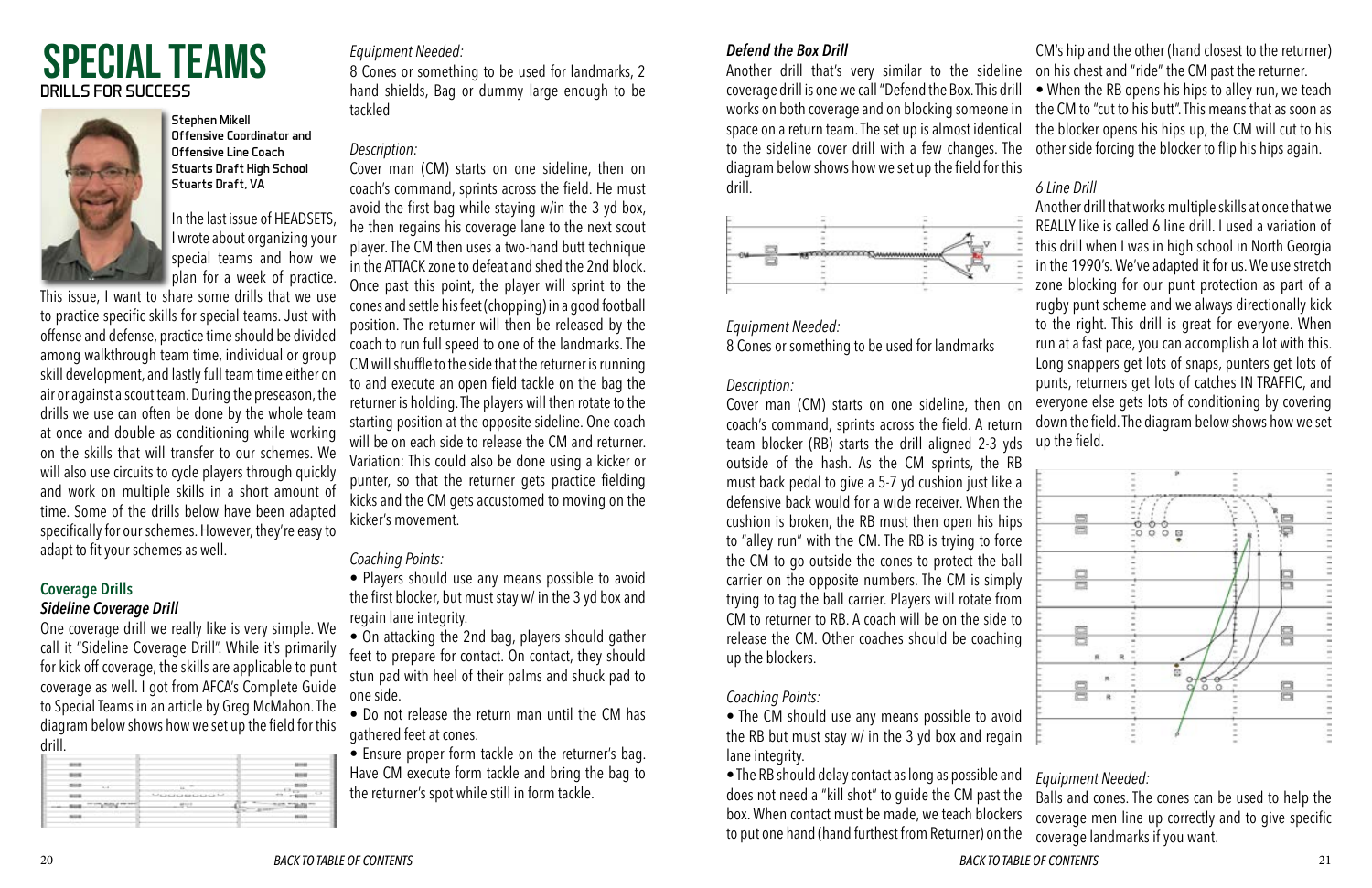#### *Description:*

There will be two punting groups and return groups. *Drop and Block Drill* Each on either side of the field. The drill is the same Our kickoff return team uses a cross blocking scheme. for both sides. The snapper aligns on the ball and three coverman/blockers align as they would on punt to his right. We use 2' splits on our punt team. Then the snapper goes through his cadence as *Objective:* normal. On the snap the blockers/covermen execute their stretch zone steps and release down field to the kickoff return. returners. Their focus should be on proper spacing, NOT surrounding the returner. Once across the field, assignment on the run they will fill in the lines on the other side of the field. • To be able to adjust blocking angles at the last After receiving the snap, the punter will directionally moment kick toward the returners. The returners will field the ball in traffic and run the ball to the snapper on the *Equipment Needed:* opposite side of the field. Essentially everyone except 4 Cones for landmarks, 5 bags large enough to be the punters and snappers are moving in one big blocked. circle around the field. Variation: This could also be done with the six lines on the same side of the field *Description:* if you would prefer. You could also have the cover Align the front line with proper spacing for KO return. men surround, contain, and breakdown around your returners. You can also provide defenders for the execute a drop to the spot in the middle of the field. blockers to "rip" across.

#### *Coaching Points:*

you use for punt protection. For us, we want the blockers to step flat, rip across the face or outside shoulder of the defenders. We also want them 3-5 yds apart as they cover down the field.

found this particularly helpful in getting players to team.

• Coaching points are largely based on the schemes around the drop spot. Once the command is given, • Returners must focus to catch the ball. We have The blocking assignment can be given with either a field punts when under pressure from the coverage be used to work communication on double teams. On the coach's signal, the designated player will The player will arrive at the drop point, and gather his feet. As he does this, the coach will call out a number as given for one of the five bags set up in an arc the player will execute an open field block on the designated bag. The player will drive the bag 5 yds with proper form and head placement. He will then take the bag and set it up where it was. Variations: voice command of hand signal. This drill could also If using live personnel, you could also have the arc drop with the blocker. This drill can also be done with or without the Ends.



• In order to be most effective, players must SPRINT. We get a ton of reps and our kids can get gassed quickly, but this is a GREAT mental toughness and conditioning drill.

# **Kick Return and Block Drills**

To work on executing this block from the front 6, we will use the Drop and Block Drill.

• To teach proper drop and blocking techniques on

• To be able to identify and execute blocking



#### *Coaching Points:*

but head should be on a swivel looking up field to the oncoming KO team. • Yell out blocking assignment just as or just after the player gathers feet in the center of the arc. • When executing the block on the pad, check head placement as if the return is a middle return. • Make sure the players gather feet just before making contact with the bag. Have players drive the bag 5 yds when executing the block.

#### **Punt and PAT Block Drills**

# *Superman Drill*

#### *Objective:*

• To teach the proper placement of hands and arms when blocking a kick.

• To teach the blockers to work their arms until the *Get Off Drill* very last minute

• Players should turn and sprint to the drop point, The whole team begins on a yard line going across the field. The players start out on their knees, then on ball movement or coaches' sound, begin moving their arms as if they are running. I take this time to emphasize form running with their arms bent at the elbows and pulling their elbows back as far as possible. Then on the whistle, the players will shoot their hands straight out from their hips. Their arms should pull their body out onto the ground and their hands should cross at the wrists. If done properly, they should look like Super Man taking off.

• To help identify players who will be successful on the block teams.

This drill requires that the players dive onto the ground and not catch themselves. The players that perform the drill exactly as described and can keep their eyes open will be on the block teams and have

the greatest chance at success.

## *Equipment Needed:*

No equipment is required for this drill, but you can use volleyballs to have the players actually blocking a ball when extending their hands from their hips.

We spend most of our reps with the Punt and PAT block teams in team time, but early in the season and once every few weeks, we will use a block circuit to refine our kick blocking technique and even the technique used when forming a wall on punt return. We use three main drills to work on the skills needed to succeed in this phase of the kicking game. *Coaching Points:* • The arms should go straight out from the hips, not up into the air. The arms will pull the player's body out. If they shoot their hands into the air, they will end up doing a belly flop on the ground. • The hands should be crossed at the wrist, not parallel. This way, the ball will not go in between

# *Description:*

their hands.

• The players should also keep their eyes open as they hit the ground, so they can watch the ball come off the kicker's foot.

- *Objective:*
- To work on the get off phase of punt and PAT block • To work on Proper Angles used when blocking a punt or PAT
- To work on running through the block point and not leaving your feet
- To get used to making contact with the ball at the block point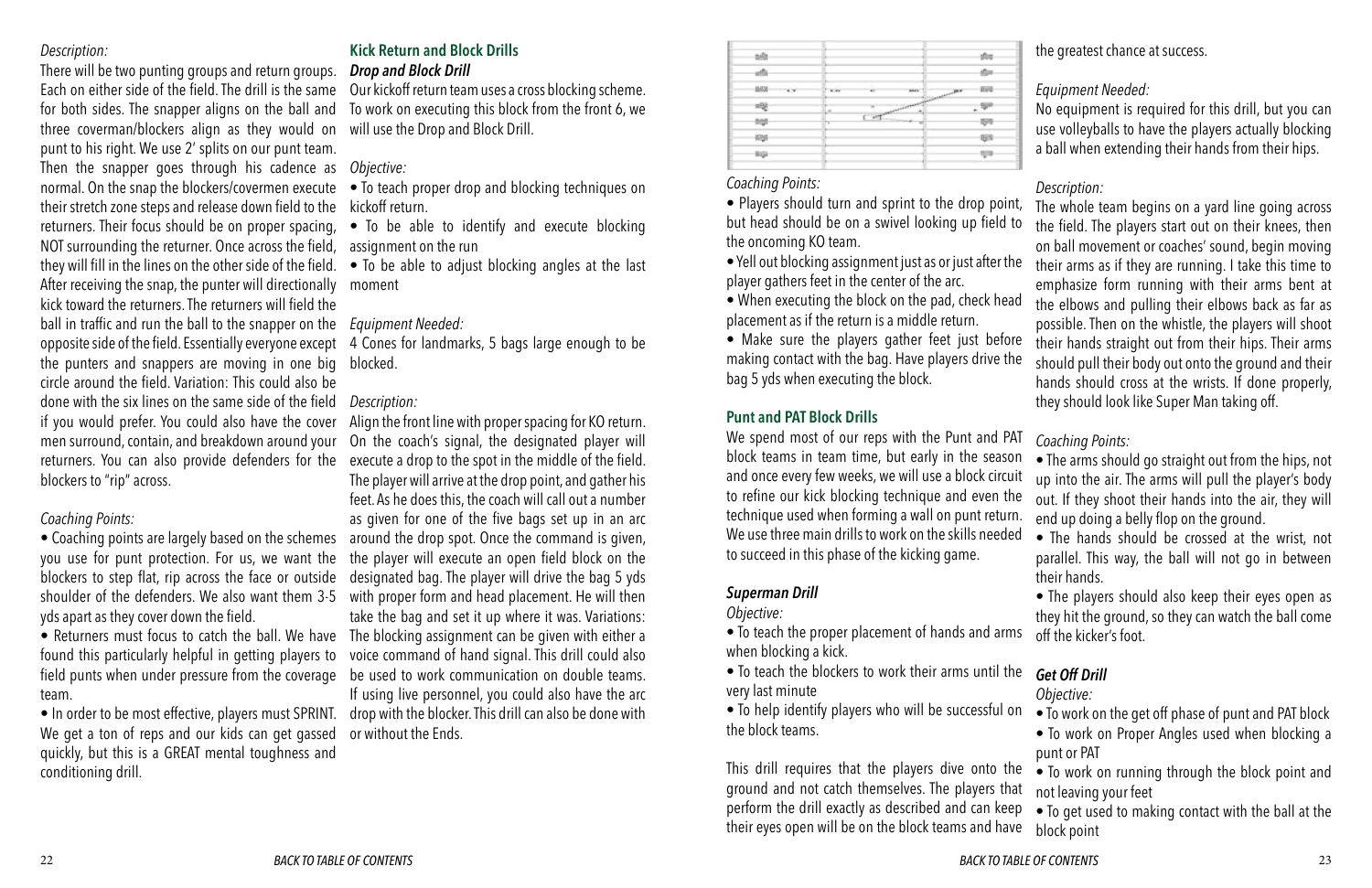### <span id="page-13-0"></span>*Equipment*

You will need a spacing tape, a snapper and a punter cross the punter's face. You should run your hands and several balls. Depending on the variation of the through the block point as you pass by the punter. drill, you may also need blocking bags or volleyballs to use instead of footballs.

# *Description:*

The players will align in A-D gaps on the spacing tapes. They should be in a 3 point sprinter's stance. On the movement of the ball, one player at a time will execute a perfect get off and run through the block point to block the punt or kick. A punter or coach will be catching the snap and punting the ball. The punter will take slow steps initially to allow the blocker to block the ball. The drill should be performed as rapidly as possible to get the maximum number of reps. Variations: This drill can be done using volleyballs instead of footballs because the volley ball will be softer on the players' hands and make repeated contact easier. The players will not shy away from contact with a volleyball. Also, bags can be added to the OL to force the rushers to get skinny through their gaps.



# *Coaching Points*

• Shoot your hands through the block point, not your body. This will limit the chance of running into the kicker/punter/holder.

• Players must run past the block point. You cannot simply run to the block point. You must run your hands through the whole block point.

• If you are in the A or B Gaps on punts, you cannot



Bellingham HS - MA Defensive Coordinator [Coach Tube](https://coachtube.com/users/viqtorysports) [@chrisvIQtory](https://twitter.com/chrisvIQtory) [@vIQtorySports](https://twitter.com/vIQtorySports)

**viQtory** 

At the youth and high school level, finding

# FOOTBALL: 101 THREE MUST HAVE PASS CONCEPTS IN YOUR OFFENSE

easy pass concepts for the quarterback to read can be tough.

Limiting the quarterback's decision-making based on quick reads and progressions can help you push the ball down the field quicker and more accurately.

Below is Y Cross, a simple pass concept that can easily be installed into any offense.



Notice how the offense can easily adjust the crossers route based on the coverage or leverage the defense is playing

Teams that don't have a progression system or a roadmap of where the quarterback should go with the football based on the defense's coverage can lead to poor decisions and turnovers. Coach goes in detail on the whiteboard, showing you all the different variations of each play. After the whiteboard drawings, coach relates each play to actual game footage and how each play is run against common defenses.

When developing a passing attack, our philosophy is to keep it simple for the playcaller, the player, and the receivers running the routes. If any of the 3 is in doubt, it could strain your overall system.

This week, we spoke to Coach Danny Haddad who broke down 3 must-have pass concepts that you can install into your offense.

The plays coach goes over in the video are:

- Y Cross
- Shallow Cross
- Switch Verts

Watch The Video [Here:](https://www.youtube.com/watch?v=dNo25RduUOU)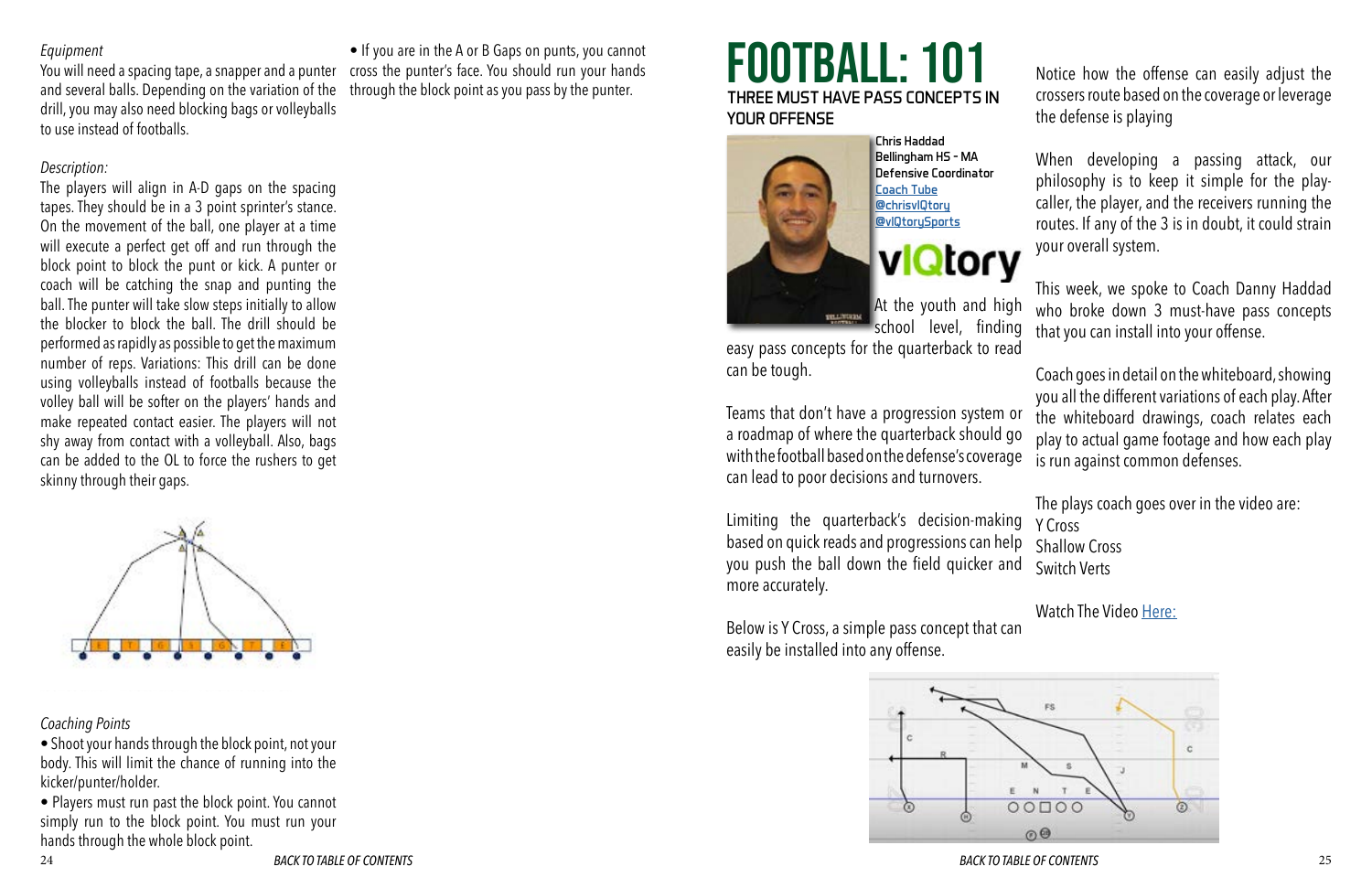Keith Fagan Master Coach: NZone **Football Sustem** OC/OL/DL: Bronxville High School- Bronx, NY [@KF21WR](https://twitter.com/KF21WR) [kf21wr@gmail.com](mailto:kf21wr%40gmail.com?subject=)

# <span id="page-14-0"></span>PLAYING FAST WITH A **ROSTER UNDER FORT** CREATING CONFLICTS FOR THE DEFENSE



trying to outnumber the offense in an attempt to stop the ball carrier. The traditional way defenses have done this is to design drills to accentuate the necessity to "run to the football". Donnie Brown, current head coach of the University of Massachusetts at Amherst, is famous for stating "If you can't run to the football, you can't play for me." Our play calls are designed specifically to turn that former advantage into a disadvantage for the defense. If you run to the ball vs us, or more importantly, where you think the ball is going, you will vacate areas of the field we are able to attack. All our play calls are designed with the thought process of separating the football field into 4 areas or "quadrants".



In all our play calls, we want to be able to attack all four quadrants, thereby eliminating "pursuit drill" as aviable option for the defense. By doing so, we feel we are able to create more one-on-one matchups for our offense and not allow the defense to outnumber us at the point of attack.

When studying the great offensive schemes of the past, the one thing they all had in common was the ability to attack defenses in a variety of ways. Playing a wishbone team and want to take away the fullback dive by "stacking the box"? Not a problem, they will fake fullback dive and pitch the ball to the halfback outside. Want to overload a wing-t team to the side of the motion? Not a problem, here comes waggle back the other way. To me that is the beauty of the wing-t offense. The wing-t has a "series" of plays that all look the same; with the ability to attack inside and outside as well as pass the ball, such as the Buck series (fullback trap - inside, halfback sweep - outside, quarterback bootleg - pass). The problem in my opinion is that they are unable to do those things simultaneously. The series contain "answer" plays, in that the play series has the answers for how the defense

Run Pass Options (RPOs) first came into existence to take

advantage of the fact that some defensive players had both run and pass responsibilities on any given play. It was just a natural evolution from the flood pass concepts that took advantage of the fact that linebackers and secondary players sometimes have multiple zones to cover (hook/curl, curl/flat, etc.) in the pass game. But defensive coordinators have evolved, and now most defensive schemes look to eliminate the run/pass "conflict" from their players' responsibilities. Whether it's eliminating the run gap fit farthest away from the point of attack in a run scheme (or, as Kyle Cogan, assistant coach at Benedictine College says, 'slinging the fits'), or by separating the run/pass responsibilities into different segments of the defense (box players/secondary players), the "conflict player" in defenses has essentially been eliminated, rendering the traditional run/pass conflict RPO no longer effective.

As defenses evolve, so do the offenses trying to attack them, and vice versa. Thus the never ending cat-and-mouse game that makes football such a unique sport. It is with that in mind that we create our play calls, so we can take advantage of the new evolution of defenses that have eliminated the "conflict player".

With each play call, we are trying to eliminate the age old defensive drill: pursuit drill. Our aim is to make "pursuit drill" a liability for the defense as opposed to a strength. Ask any defensive coordinator the ultimate goal of any defense and they will invariably tell you to get more defenders at the point of attack than offenders. They are

is attempting to outnumber the offense, yet by definition they are always a play behind the defensive reaction.

With our play calls, we are trying to emulate the great offenses of the past and their ability to attack the defense but with the option to attack all four quadrants within the down. We are trying to simultaneously have answers built into the play, for however the defense is attempting to outnumber the offense at the point of the attack. In short, we are trying to make sure each defender assigned to a "quadrant" of the defense must stay in that quadrant in order to be fundamentally sound.



The next evolution for offenses to have the "answers" within the play call was to create the ability to attack the defenses simultaneously inside and outside, and the triple line (we call them Superior, because well, you have to be option was created. Watch any of the Service Academies play football, and you'll see how those offenses are able to attack the defense with multiple points of attack in any given play call. The issue those teams face is the lack of ability to attack all four quadrants of the defense within the down. Because the third phase of the triple option remains in the same quadrant as the second phase, defenses are able to run to the ball for the second phase, and then continue on the same track if the third phase of the option is triggered within the down. boundary. Since the defense has no way of knowing presnap if the route is a viable option throughout the down, they must honor the route until late in the down when the ball presents to a different player. That leaves the defense with 10 players for the other three quadrants. The offensive a superior athlete to play on the offensive line) and the running back will attack quadrant 1. If the defense does not account for the running back and superior with at least 6 defenders, they are outnumbered at the point of attack. That leaves 4 players for the two remaining quadrants. The third receiver in the trips formation will attack quadrant 3 with a 5 step slant-in (glance route), holding the third level defender (field safety) in quadrant 3 until late in the down. That leaves 3 defenders remaining for the final quadrant. The quarterback, first and second receivers in the trips will attack the defense in quadrant 4, resulting in one-on-one



As an example of what we are trying to accomplish is the zone read play out of a 3x1 formation set to the field. As labeled in the previous "quadrant" diagram, we are going to have the ability to attack quadrant 2 with a pre-snap slant-in or fade route from the single receiver into the

matchups for the offense and eliminating the ability for the defense to "run to the ball" at any one point of attack. If the defender(s) in any quadrant vacates their quadrant in an attempt to outnumber the offense, the quarterback has the ability to distribute the ball to the player on offense in the quadrant with favorable numbers within the down. With the ability to distribute the ball down the field within the down, we feel we have successfully eliminated the problem triple options teams face when they keep the third phase of the triple option in the same quadrant as the second phase. By merging the traditional RPO scheme with the triple option scheme we believe we have created the ability to attack all 4 quadrants of the defense within the down.

In the next article, we will explain the thought process behind our playscript, and how we are able to get in and out of different formations efficiently in an effort to stress the defense.